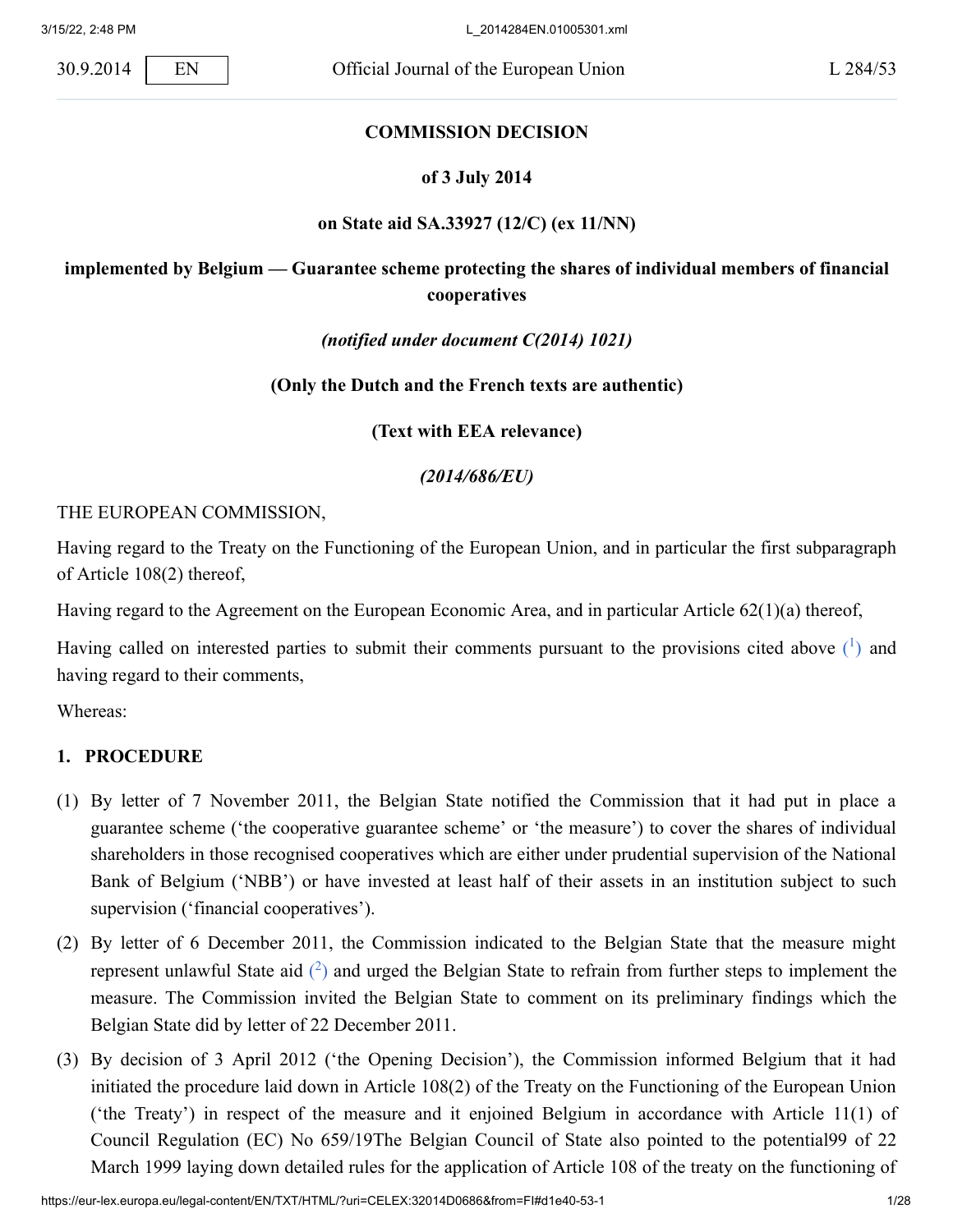<span id="page-1-1"></span><span id="page-1-0"></span>the European Union  $(3)$  $(3)$  to suspend the measure until the Commission had decided on its compatibility with the internal market. The Commission required Belgium to immediately cease any action which would further implement the cooperative guarantee scheme and to abstain from any payments under the measure. The Commission decision to initiate the procedure — by which the Commission also invited interested parties to comment on the measure — was published in the *Official Journal of the European Union* [\(](#page-22-3)<sup>4</sup>).

- (4) By letters of 24 April 2012 and 31 May 2012, the Belgian State asked for additional time to react on the Opening Decision, to which the Commission did not object. By letter of 18 June 2012, the Belgian State sent a reaction on the Opening Decision annexed to which was, among others, a letter from the Governor of the NBB to the Belgian Minister of Finance dated 7 October 2011.
- <span id="page-1-2"></span>(5) On 17 August 2012, the Arco Group ('ARCO'  $(5)$ ) also submitted a reaction to the Opening Decision. On 29 August 2012, the Commission forwarded that submission to the Belgian State, thereby giving the Member State the opportunity to react to ARCO's comments. On 16 October 2012, however, the Belgian State indicated it would not make use of that opportunity.
- (6) Follow-up questions from the Commission on the measure, in particular on 17 September 2012 and 24 July 2013, were answered by the Belgian State on 5 December 2012 and 20 September 2013 respectively.

# **2. FACTUAL BACKGROUND**

# **2.1. Genesis of the notified measure**

- (7) The establishment of the cooperative guarantee scheme was linked to rescue measures in another State aid case.
- (8) On 30 September 2008, Dexia announced a capital increase of EUR 6,4 billion, subscribed by its existing shareholders (one of which was ARCO) and by the authorities of Belgium, France and Luxembourg. Before a Special Commission of the Belgian Parliament investigating the circumstances of the dismantlement of Dexia (hereafter 'the Dexia Commission'), the Belgian Minister of Finance at the time State aid was granted to Dexia in 2008 explained that, following requests to intervene in favour of ARCO, there had already been in September/October 2008 a political decision to put the cooperative guarantee scheme in place. He explained that, in order to reach an agreement on Dexia, the government had to take at the same time a decision on ARCO and Ethias  $(6)$ . It is also clear from the statements of the current Belgian Minister of Finance that the commitment was made in 2008 in order to ensure that ARCO agreed to take part in the rescue of Dexia  $\binom{7}{1}$ .

# <span id="page-1-4"></span><span id="page-1-3"></span>**(i)** *Press communications*

- <span id="page-1-6"></span><span id="page-1-5"></span>(9) On 10 October 2008, the Belgian government announced by way of press release from the services of the Minister of Finance that it had decided to:
	- increase the coverage of the existing Deposit Guarantee Scheme for credit institutions from EUR 20 000 to EUR 100 000
	- make available a similar scheme to other financial products (in particular 'branch 21' life insurance products  $(^{8})$  $(^{8})$  and shares in financial cooperatives  $(^{9})$ ).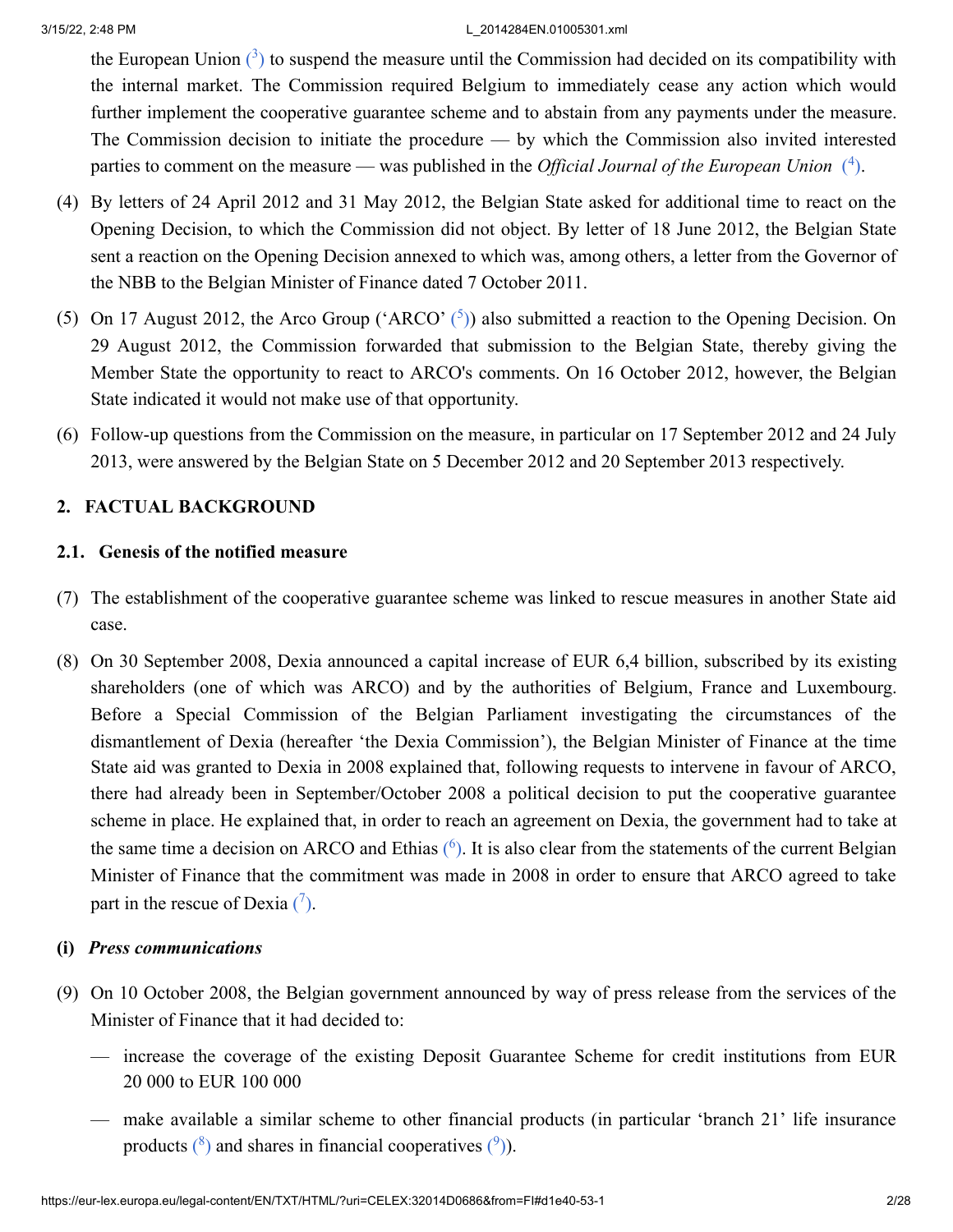<span id="page-2-1"></span><span id="page-2-0"></span>(10) On 21 January 2009, the Prime Minister and the Minister of Finance confirmed in a joint press release the commitment given by the previous government  $(10)$  $(10)$  $(10)$  to introduce a cooperative guarantee scheme  $(11)$  $(11)$  $(11)$ . On the same day, ARCO put that press release of the Belgian government on its website. By contrast, other financial cooperatives distanced themselves from the analogy between deposits and shares in financial cooperatives which underlies the cooperative guarantee scheme  $(12)$  $(12)$  $(12)$ .

### <span id="page-2-2"></span>**(ii)** *Legislative process*

- <span id="page-2-4"></span><span id="page-2-3"></span> $(11)$  On 15 October 2008, the Belgian Parliament approved a law  $(^{13})$  $(^{13})$  $(^{13})$  allowing the Belgian government to take measures to preserve financial stability. On [14](#page-23-6) November 2008  $(14)$ , the Belgian State published a Royal Decree increasing the level of coverage under the Deposit Guarantee Scheme for credit institutions to EUR 100 000, while also introducing an insurance guarantee scheme for 'branch 21' life insurance products. On 29 October 2008, the Financial Stability Board had given a favourable opinion on the draft version of that Royal Decree  $(^{15})$  $(^{15})$  $(^{15})$ .
- <span id="page-2-7"></span><span id="page-2-6"></span><span id="page-2-5"></span> $(12)$  On 14 April 2009  $(16)$  $(16)$  $(16)$ , the Belgian State amended the Law of 15 October 2008, allowing the government to put in place by Royal Decree a system to guarantee the paid-up capital of individual shareholders in financial cooperatives. By Royal Decree of 10 October 2011  $(17)$  $(17)$  $(17)$  the Belgian authorities modified the Royal Decree of 14 November 2008. The Royal Decree of 10 October 2011 contains further details on the cooperative guarantee scheme.
- <span id="page-2-9"></span><span id="page-2-8"></span>(13) On 7 October 2011, the Governor of the NBB wrote a letter to the then Minister of Finance to give an opinion on the (draft) Royal Decree of 10 October 2011, a procedural step which was required under the Law on the organisation of the NBB  $(^{18})$  $(^{18})$  $(^{18})$ . The Governor noted that the government could legally take a Royal Decree on a cooperative guarantee scheme in case of a sudden crisis on the financial markets or in case of a serious threat of a systemic crisis. The Governor concluded that those circumstances seemed to be met and that a cooperative guarantee scheme would help to limit the effects of such a crisis  $(19)$  $(19)$  $(19)$ . At the same time however, the Governor's letter expressly refrained from taking a view as to whether individual shares of financial cooperatives are in essence deposits  $(2^0)$ . The letter also indicated that the measure might raise State aid issues  $(21)$  $(21)$  $(21)$  and expressed concerns that the non-mandatory character of the cooperative guarantee scheme could lead to 'adverse selection' problems  $(^{22})$  $(^{22})$  $(^{22})$ .
- <span id="page-2-13"></span><span id="page-2-12"></span><span id="page-2-11"></span><span id="page-2-10"></span>(14) On 13 October 2011, the three cooperative undertakings of ARCO (ARCOFIN, ARCOPAR and ARCOPLUS) applied to participate in the cooperative guarantee scheme. The Belgian government approved that request by a Royal Decree of 7 November 2011  $(^{23})$  $(^{23})$  $(^{23})$ . As part of its application, ARCO also paid total fees of EUR 2,05 million  $(^{24})$  $(^{24})$  $(^{24})$ .
- <span id="page-2-14"></span>(15) On 8 December 2011 the General Meetings of ARCOFIN, ARCOPAR and ARCOPLUS approved the proposals of their executive boards to go into liquidation.

### **2.2. Directive 94/19/EC on deposit guarantee schemes**

<span id="page-2-15"></span>(16) Article 3 of Directive 94/19/EC of the European Parliament and the Council of 30 May 1994 on deposit guarantee schemes  $(^{25})$  $(^{25})$  $(^{25})$  ('the DGS Directive') obliges every Member State to: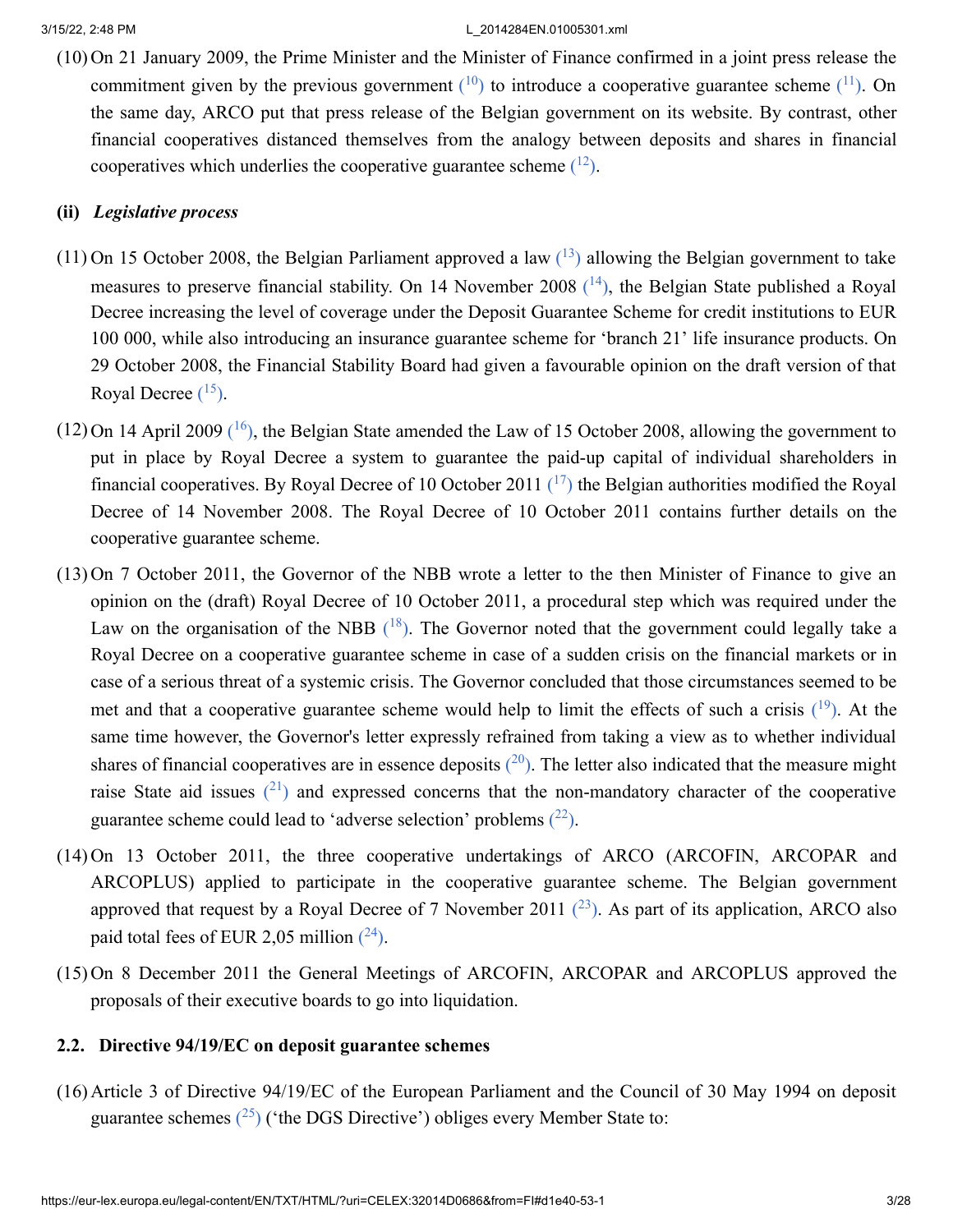<span id="page-3-1"></span><span id="page-3-0"></span>'*…ensure that within its territory one or more deposit guarantee schemes are introduced and officially recognized. Except in [certain] circumstances …., no credit institution* ( [26](#page-24-4) ) *authorized in that Member State …, may take deposits* ( [27](#page-24-5) ) *unless it is a member of such a scheme*.'

- (17)In 1998, the Belgian State transposed the DGS Directive into national law and put in place a deposit guarantee scheme covering aggregate deposits of a depositor in case of unavailability. The Belgian deposit guarantee was entrusted to a deposit guarantee fund. By means of the Royal Decree of 14 November 2008, the Belgian State subsequently created a 'Special Protection Fund', which covers later initiatives of the Belgian State  $(^{28})$  $(^{28})$  $(^{28})$ .
- <span id="page-3-2"></span>(18)In its original form Article 7 of the DGS Directive provided that the aggregate deposits of each depositor had to be covered up to EUR 20 000. At its meeting of 7 October 2008, the Ecofin Council agreed that the deposit coverage then foreseen in the DGS Directive should be increased. According to its press release, it agreed that:

<span id="page-3-5"></span><span id="page-3-4"></span><span id="page-3-3"></span>'*all Member States would, for an initial period of at least one year, provide deposit guarantee protection for individuals for an amount of at least EUR 50 000, acknowledging that many Member States determine to raise their minimum to EUR 100 000. We welcome the intention of the Commission to bring forward* urgently an appropriate proposal to promote convergence of deposit guarantee schemes' (<sup>[29](#page-24-7)</sup>).

- (19)In terms of coverage, Article 2 of the DGS Directive provides that deposit guarantee schemes should not protect capital instruments of credit institutions  $(30)$  $(30)$  $(30)$ .
- (20) Directive 2009/14/EC of the European Parliament and the Council of 11 March 2009 amending Directive 94/19/EC on deposit-guarantee schemes as regards the coverage level and the pay-out delay  $(31)$  $(31)$  $(31)$  increased the coverage level of deposit guarantee schemes (first to EUR 50 000 minimum and then in principle to EUR 100 000 minimum and maximum by 31 December 2010).
- <span id="page-3-6"></span>(21) Directive 97/9/EC of the European Parliament and of the Council of 3 March 1997 on investorcompensation schemes  $(32)$  $(32)$  $(32)$  ('Investor Compensation Scheme Directive') provides for compensation for investors in cases where an investment firm is unable to return assets belonging to an investor. Such compensation is available for example where there is fraud or negligence at a firm or where there are errors or problems in the firm's systems. However, investor compensation schemes do not cover investment risk (for example when an investor has bought stocks which then fall in value).

### **2.3. Belgian legal framework for cooperative companies**

- <span id="page-3-7"></span>(22) The Belgian Company Code  $(^{33})$  $(^{33})$  $(^{33})$  — and in particular Articles 350 to 436 — detail the legal framework for cooperative companies. It provides that a cooperative in its Articles of Association must choose whether it takes the form of 'a limited liability company' (i.e. shareholders' losses cannot go beyond their capital investment) or of an 'unlimited liability company' (i.e. shareholders are personally liable for the debt of the company and can therefore lose more than their capital investment).
- (23)The Belgian Company Code (in particular Articles 362, 364, 366, 367 and 374) permits certain restrictions on the transferability of cooperative shares. Cooperative shares can be sold to other shareholders of the cooperative but the Articles of Association of the cooperative company can attach conditions to such a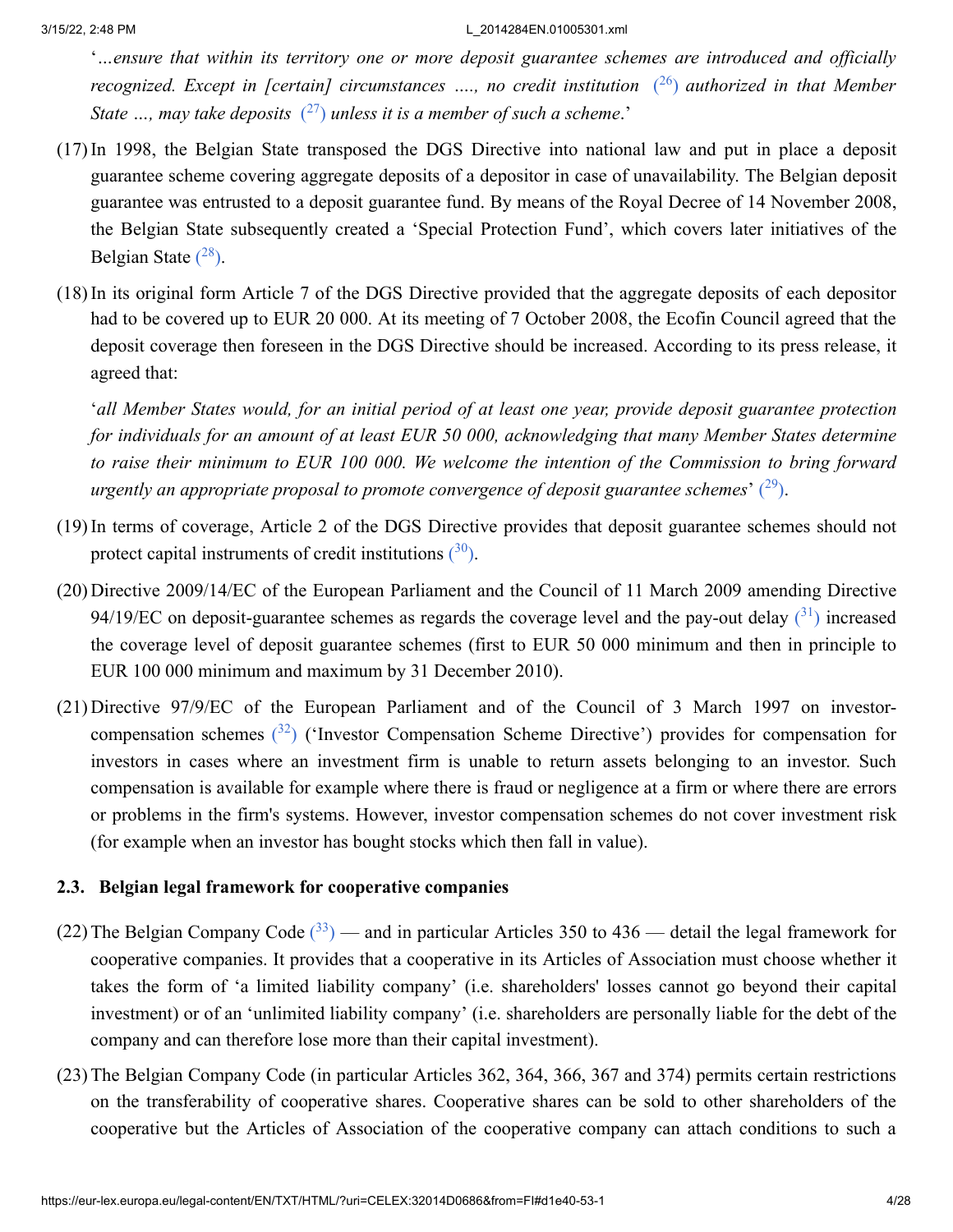transfer. Transfers to third parties can only take place under conditions and only to persons which are defined in Article 366 of the Belgian Company Code.

- (24)The Belgian Company Code (Article 367) also provides that cooperative shareholders may only exit the cooperative in the first six months of the financial year. In the case of such an exit, Article 374 of the Belgian Company Code provides that a cooperative shareholder is entitled to the value of its shares which will be based on the cooperative's balance sheet.
- <span id="page-4-1"></span><span id="page-4-0"></span>(25)While the Belgian Company Code sets the general framework for cooperative companies, the Royal Decree of 8 January 1962  $(34)$  $(34)$  $(34)$  lays down criteria for 'recognised cooperatives'  $(35)$  $(35)$  $(35)$ . Concretely, a recognised cooperative cannot refuse new shareholders or exclude existing shareholders on speculative grounds; the cooperative shares have, irrespective of their value, equal rights; cooperative shareholders have equal voting rights in an annual general meeting ('AGM'); the AGM has to appoint the members of the board of directors and the supervisory board; the operational profits of the cooperative (after all costs have been deducted) can be distributed amongst shareholders but only pro rata to their transactions with the cooperative and the dividend paid on cooperative shares cannot exceed a certain percentage determined by Royal Decree.
- <span id="page-4-2"></span>(26) Article 21 of the Belgian Tax Code provides that interest paid on cooperative shares of recognised cooperatives is exempt from withholding taxes up to a certain amount  $(36)$  $(36)$  $(36)$ .

# **2.4. Description of the measure**

- (27)The cooperative guarantee scheme covers the paid-up capital (and not the potential capital gains) of individual cooperative shareholders up to a limit of EUR 100 000.
- (28)In contrast to the deposit guarantee scheme for credit institutions, membership of the cooperative guarantee scheme is optional.
- (29)If financial cooperatives want to participate in the cooperative guarantee scheme, they must apply to the Minister of Finance. Within one month, the Council of Ministers will decide whether or not to allow the applicant financial cooperative to participate in the cooperative guarantee scheme, if necessary under conditions. Those conditions can include:
	- (a) the obligation to reserve future public offerings to institutional shareholders;
	- (b) the commitment of all institutional shareholders not to withdraw shares or any money paid to the cooperative company and not to resign as a shareholder unless by way of transfer of shares; and
	- (c) a cap of 4,5 % p.a. on interest to be paid to shareholders.
- (30) Once a financial cooperative has applied for coverage, the financial cooperative cannot exit the scheme for a period of one year. After that period, the cooperative can terminate its participation by giving three months' notice. It will not be possible to reclaim any contributions paid in whatever form. If a cooperative decides to leave the cooperative guarantee scheme, it must wait for three years before being able to participate again.
- (31) Only cooperative shares which were issued before the entry into force of the Royal Decree of 10 October 2011 are covered by the measure.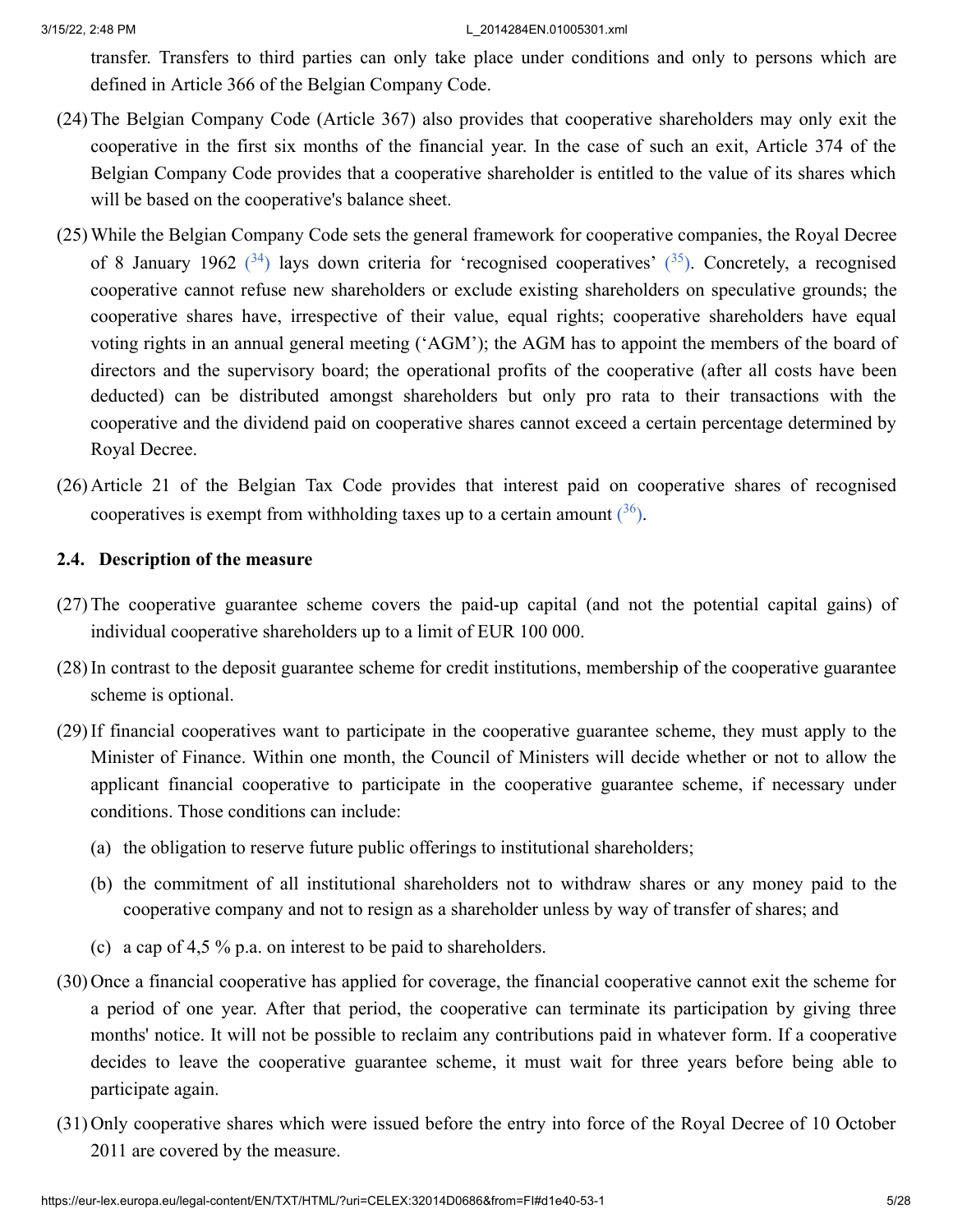- (32)The cooperative guarantee scheme is only available to individual shareholders and not to institutional shareholders of financial cooperatives.
- (33)The financing of the Special Protection Fund comes from:
	- (i) an annual contribution of 0,15 % of the protected amount (payable by all participants); and
	- (ii) a one-off entry fee of 0,10 % of the protected amount (payable by the cooperatives).
- (34)In addition, financial cooperatives can also be required to pay a capital gains contribution to the Special Protection Fund in connection with their listed equity holdings. The capital gains contribution corresponds to up to 10 % of the difference between the sale price of the relevant shares (or, if no sale occurs during a period of three years after the cessation of the protection system, the closing average stock price of the relevant share during a 30-day period before that third anniversary) and the reference price fixed by the government when a financial cooperative joins the cooperative guarantee scheme.
- (35)The Special Protection Fund will start making payments if the financial cooperative is bankrupt or if the financial supervisor has alerted the Special Protection Fund that the financial cooperative can no longer repay its shareholders wishing to exit.
- (36)If the Special Protection Fund has insufficient means to fulfil its duties, the Deposit and Consignment Office, which is a governmental body without legal status, will advance the necessary means. Depending on whether the failed institution is a mandatory participant or a financial cooperative, that advance will later be reimbursed by
	- allocating 50 % of the annual contributions to be paid by mandatory participants;
	- allocating a special annual contribution to be paid by financial cooperatives (whose participation is voluntary)
- (37)If the Special Protection Fund intervenes, it takes over the rights of the individual cooperative shareholder, ranking *pari passu* with the other remaining shareholders. That feature differs from the deposit guarantee scheme for credit institutions where the Fund ranks *pari passu* with the other creditors of the relevant company.

# **2.5. Description of ARCO**

- (38) Historically, ARCO was the shareholder of Artesia Banking Corporation NV (hereafter 'Artesia'), which itself owned 100 % of BACOB Bank and 82 % of the insurance company DVV. As a result of the merger of Artesia with Dexia in 2001, ARCO became the biggest shareholder of Dexia with a stake of around 15  $\%$   $(^{37})$  $(^{37})$  $(^{37})$ .
- <span id="page-5-1"></span><span id="page-5-0"></span>(39) ARCO is a group name for ARCOPAR, ARCOPLUS and ARCOFIN, which are all recognised cooperative companies  $(38)$  $(38)$  $(38)$ . ARCO has more than 800 000 members, 99 % of which are individual persons. The capital of individual shareholders in ARCOPAR, ARCOPLUS and ARCOFIN amounted to EUR 1,3 billion, EUR 46 million and EUR 140 million respectively.
- <span id="page-5-2"></span>(40)The Articles of Association of ARCOPAR, ARCOPLUS and ARCOFIN provide that the three entities are limited liability companies  $(39)$  $(39)$  $(39)$ .

https://eur-lex.europa.eu/legal-content/EN/TXT/HTML/?uri=CELEX:32014D0686&from=FI#d1e40-53-1 6/28 (41)The Articles of Association of all three entities contain provisions which are relevant to shareholders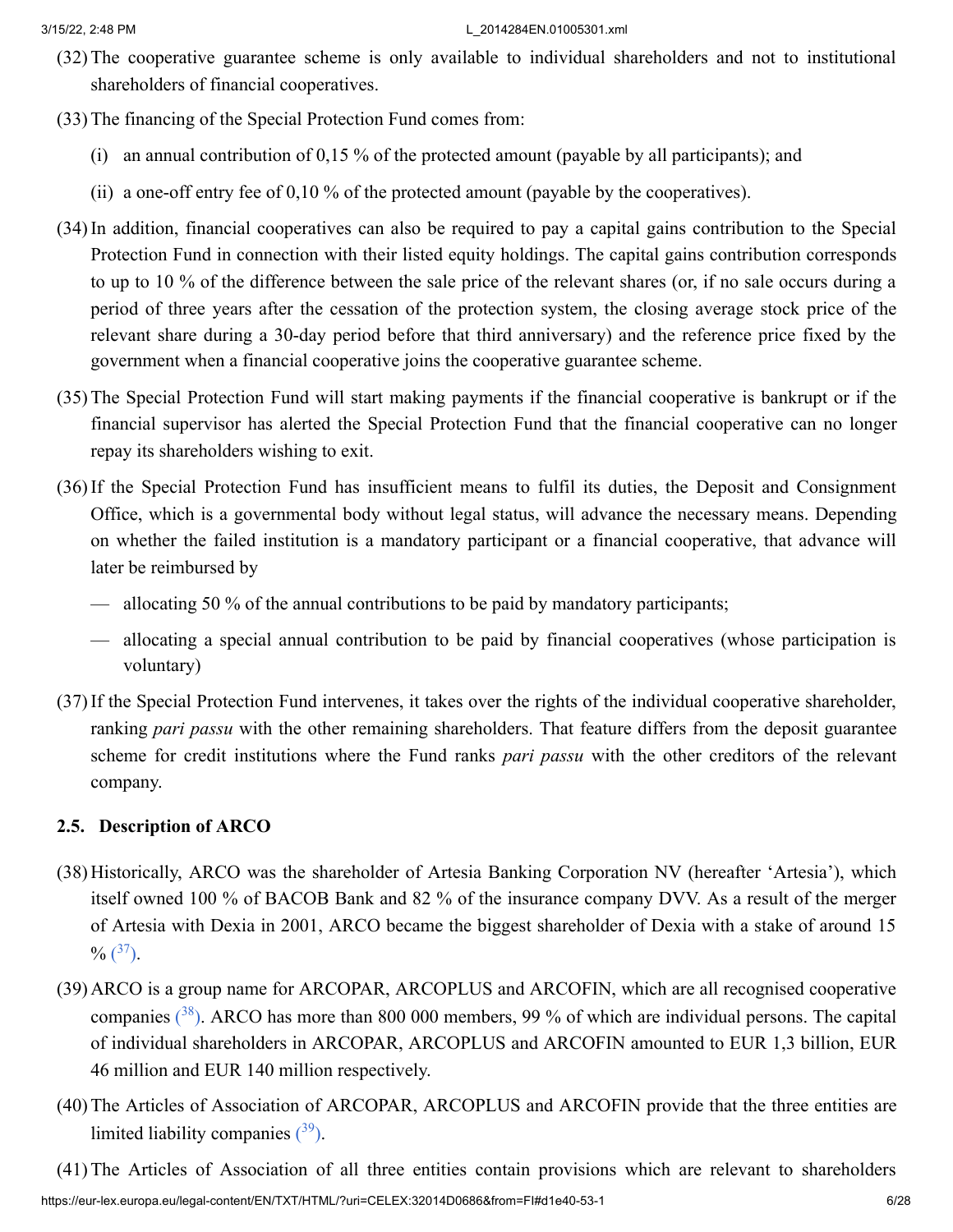<span id="page-6-2"></span><span id="page-6-1"></span><span id="page-6-0"></span>wishing to exit.

- (42) ARCOPAR's Articles of Association provide, for instance, that the cooperative can restrict exits if more than 10 % of the total cooperative capital or 10 % of the shareholder base were to try to exit in the same financial year  $(^{40})$  $(^{40})$  $(^{40})$ . A shareholder wishing to exit ARCOPAR would get its capital back. Shareholders of 'A, B and C shares' of ARCOPAR  $(1)$  are also entitled to a 'bonus reserve'  $(1^2)$ .
- (43) Article 35 of the Articles of Association of ARCOPAR describes what ARCOPAR shareholders are entitled to receive in case of a liquidation. In essence, if there is a positive balance after repayment of debt and social costs, shareholders will be reimbursed  $(^{43})$  $(^{43})$  $(^{43})$ .
- <span id="page-6-3"></span>(44)The risks of investing in ARCO shares were described for instance in the ARCOPAR prospectus approved by the Belgian authorities in June 2008 which was published for a capital market operation that took place between 7 July 2008 and 30 September 2008. That prospectus makes clear that Dexia-related profits represented more than 69 % of the ARCOPAR net profits in the financial years 2005/06, 2006/07 and 2007/08. The prospectus also referred to the risk of large exits, while also underlining that shareholders could lose everything in a liquidation. At the same time, the company's annual reports made clear that ARCO had leveraged its balance sheet by taking on debt in order to invest  $(44)$  $(44)$  $(44)$ .

# <span id="page-6-4"></span>**2.6. Grounds for initiating the opening procedure**

- (45)In its Opening Decision, the Commission's preliminary conclusion was that the notified measure met the four (cumulative) State aid criteria and it doubted whether the measure could be declared compatible with the internal market.
- (46)The Commission found the measure to be imputable to the Belgian State as it was financed by the Special Protection Fund. To that end, the Commission noted that Belgian legislation determined the contribution that participants had to pay to the Special Protection Fund and also determined how those funds would be used. Moreover, the Commission observed that the Deposit and Consignment Office would advance funds to the Special Protection Fund if the need were to arise. The Commission questioned how the Deposit and Consignment Office would be repaid as it was unclear whether financial cooperatives would have sufficient financial means available. The Commission also wondered whether the fact that participation is optional for financial cooperatives would hinder an effective refinancing of the Special Protection Fund.
- (47)The Commission came to the conclusion that financial cooperatives could be considered as undertakings and that the measure presented a selective advantage to them. As regards the selective advantage the cooperative guarantee scheme seemed to have helped cooperatives to either attract new capital or maintain existing capital, convincing existing cooperative shareholders not to withdraw from financial cooperatives. Such protection was particularly relevant in periods of financial uncertainty such as the period between autumn 2008 and the date on which the Royal Decree was adopted, when financial cooperatives were effectively shielded from the risk of significant exit disbursements.
- (48)The Commission also observed that the protection was far-reaching and that the Belgian State allowed entry into the cooperative guarantee scheme irrespective of the financial health of the applicant financial cooperative. In the example of ARCO, financial cooperatives had been allowed to enter into the cooperative guarantee scheme when they were already insolvent, only to enter into liquidation shortly thereafter.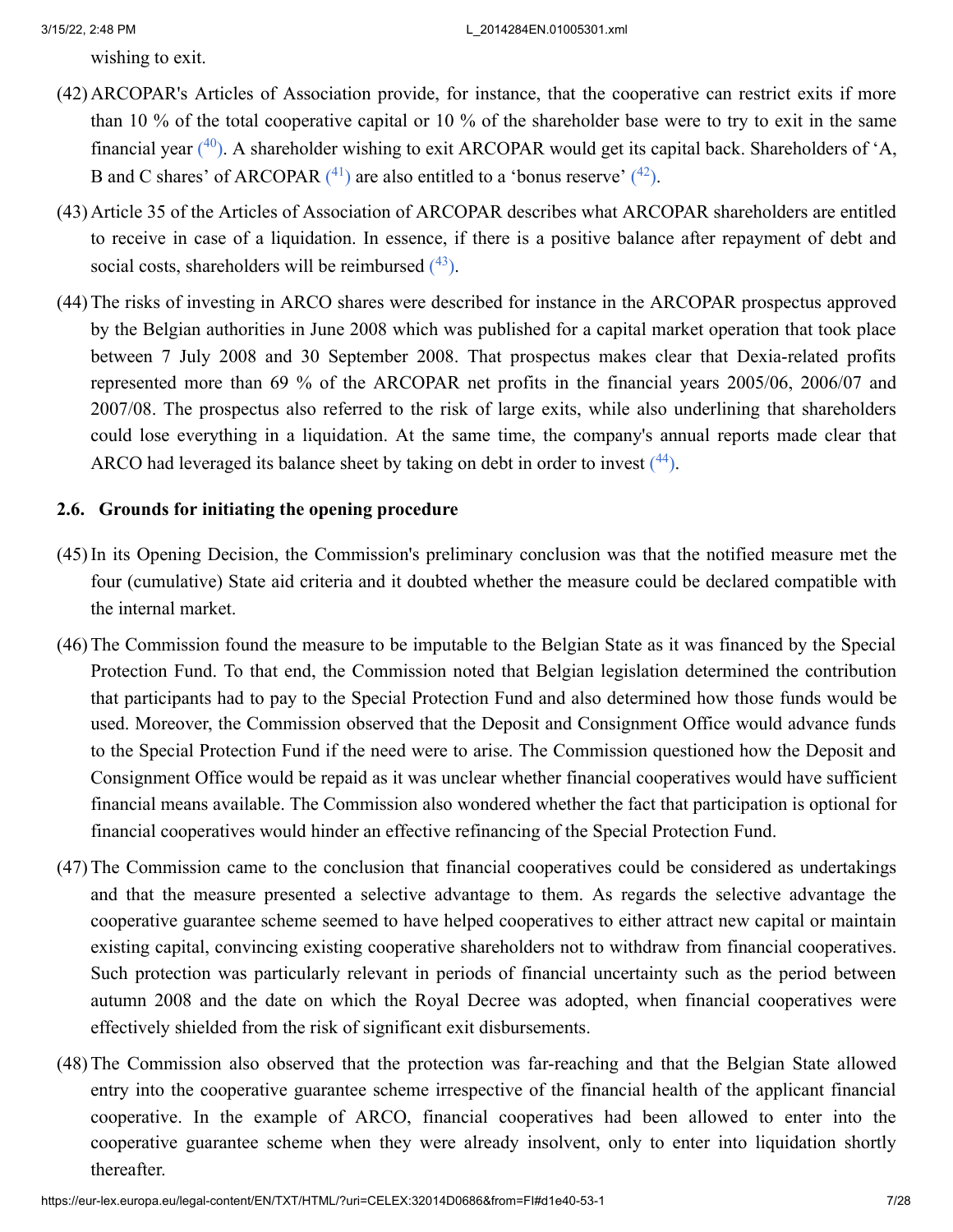- (49)The Commission also concluded that the measure distorted competition as financial cooperatives competed on the market for retail investment products where they benefited from a selective advantage that was not available to other market players with similar products.
- (50)The Commission also believed the cooperative guarantee scheme to have an impact on intra-Union trade. In fact, many international providers of investment products are active on the Belgian market and the market share that any financial cooperative is able to preserve thanks to the measure is unavailable to them.
- <span id="page-7-0"></span>(51)The Commission wondered whether the financial cooperatives could be considered financial institutions and whether that factor had implications for the applicability of the 2008 Banking Communication  $(45)$  $(45)$  $(45)$ . The Commission concluded that as financial cooperatives do not seem to be financial institutions in the meaning of the 2008 Banking Communication, the aid would have to be evaluated directly under the Treaty.
- (52)Concretely, in order to be compatible with the internal market on the basis of Article 107(3)(b) of the Treaty, a measure has to be necessary, appropriate and proportionate. The Commission doubted that the measure met any of those three cumulative criteria. It doubted whether the protection of shareholders of financial cooperatives was necessary to avoid a serious disturbance of the Belgian economy. As regards potential spill-over effects, the Commission noted that Belgium had already put in place several measures (e.g. increasing coverage under the deposit guarantee scheme to EUR 100 000 and State aid measures to several banks in different forms (recapitalisation measures, liquidity measures, impaired asset measure and *ad hoc* measures)). It did not therefore see why, in addition to all those measures, it was necessary to protect shareholders of financial cooperatives.
- (53)The Commission doubted that it was appropriate to protect shareholders of financial cooperatives. In that regard, the Commission observed that the financial cooperatives are not financial institutions and given their size did not seem to be of systemic importance. It invited the Belgian State to explain via which channels investment losses — which also incurred for investors of, e.g., mutual funds — would have created major negative spill-over effects for the Belgian economy.
- (54) Finally the Commission doubted whether the measure was proportionate. First, it was not clear to the Commission whether financial cooperatives would be paying a fair remuneration for the guarantee. Second, the Commission observed that the discretion to enter combined with the absence of a viability check in the entry procedure of the Belgian State implied that financial cooperatives had an incentive to enter only once it is clear that the guarantee would be triggered. It could lead to situations where beneficiaries could use the guarantee while avoiding to a large extent any payment for it. Finally, the Commission also wondered whether the cooperative guarantee scheme would not unduly distort competition, as shareholders in competitors were not protected, thus facilitating access to capital for financial cooperatives and their overall retail investment market share.

# **3. COMMENTS FROM INTERESTED PARTIES ON THE OPENING DECISION**

# **3.1. Comments from ARCO**

(55) According to ARCO, the Belgian government decided and announced on 10 October 2008 the creation of the cooperative guarantee scheme as part of a broader package (increasing of deposit guarantee for savings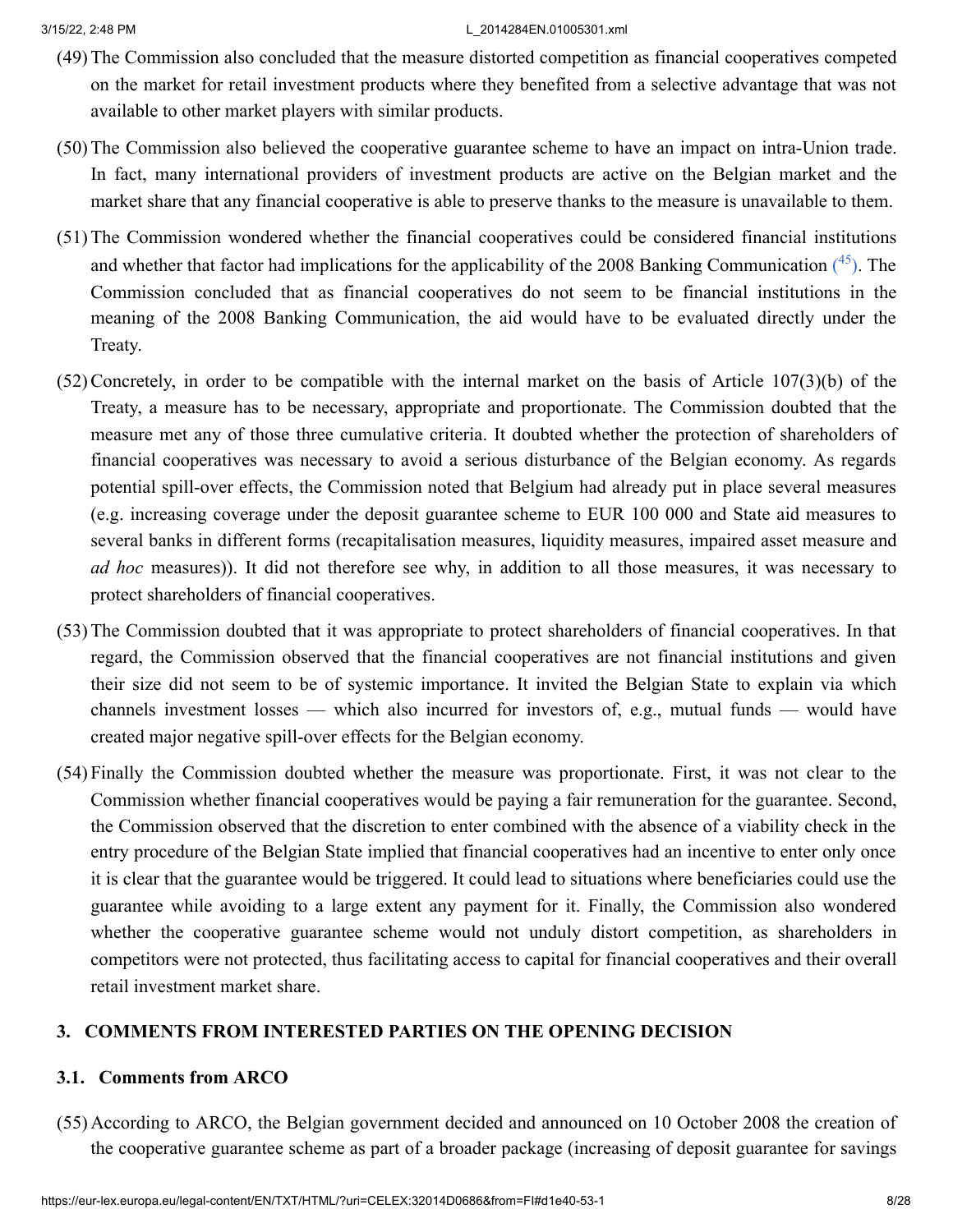deposits of credit institutions to EUR 100 000 and extending the guarantee scheme to 'branch 21' life insurance products and to individual shareholders of financial cooperatives). ARCO argued that the decision of 10 October 2008 was implemented for 'branch 21' products by the law of 15 October 2008 and Royal Decree of 14 November 2008 and for share certificates issued by financial cooperatives by the law of 14 April 2009 and Royal Decree of 10 October 2011.

- (56) ARCO claimed that the cooperative guarantee scheme is not State aid as it does not confer a selective advantage on financial cooperatives. ARCO also argued that the Commission concluded that a guarantee scheme for branch 21 products of insurance companies did not entail State aid, because it was open to all insurance companies and therefore not selective  $(46)$  $(46)$  $(46)$ . In addition ARCO affirms that the cooperative guarantee scheme is open to all financial cooperatives on equal terms and therefore not selective.
- <span id="page-8-0"></span>(57)In line with observations of the Belgian government, ARCO argued that all the characteristics of shares in financial cooperatives confirm that they respond to the same client needs as deposits and are treated by the legislator as such. ARCO underlined that the Belgian government was concerned about a contamination effect. If the Belgian State had not introduced the cooperative guarantee scheme, it would have undermined investor confidence and could have led to a run on all savings products.

# **3.2. Comments from the Belgian State**

- (58)The Belgian State argued that the cooperative guarantee scheme does not meet all of the cumulative State aid criteria of Article 107(1) of the Treaty and is therefore not State aid. Concretely, the Belgian State stated that three State aid criteria are not met. First, the Belgian State defended the viewpoint that the measure represents only aid to individuals and not to undertakings. Next, the Belgian State argued that the measure does not represent a selective advantage to financial cooperatives and finally, the Belgian State contended that the measure is not distortive.
- (59) As regards the argument that the aid does not benefit undertakings, the Belgian State argued that the normal deposit guarantee scheme for credit institutions, including its extension (i.e. the cooperative guarantee scheme) had been adopted in implementation of and in accordance with the Decisions of the ECOFIN Council, the DGS Directive as amended and the Investor Compensation Scheme Directive.
- <span id="page-8-1"></span>(60)The Belgian State defended the viewpoint that individual shares in financial cooperatives have all the characteristics of deposits and are also purchased as such. It pointed to the following features:
	- (i) The (individual) beneficiaries of the cooperative guarantee scheme deserve the same protection as depositors with other institutions active in the same business area and subject to the same supervision.
	- (ii) For tax purposes, dividends paid by financial cooperatives and interest paid on deposits are both up to a fixed amount — exempted from withholding tax  $(47)$  $(47)$  $(47)$ .
	- (iii) Individual shareholders of financial cooperatives can only subscribe to a specific maximum amount of capital, in line with provisions in the Articles of Association of the financial cooperative.
	- (iv) Shareholders of financial cooperatives can only exit the company in the first six months of a financial year and a shareholder wishing to exit is not entitled to a pro rata part of the capital gains of the cooperative. According to the Belgian State, the value of cooperative shares does not reflect the value of the underlying assets of the financial cooperative and so shares in financial cooperatives do not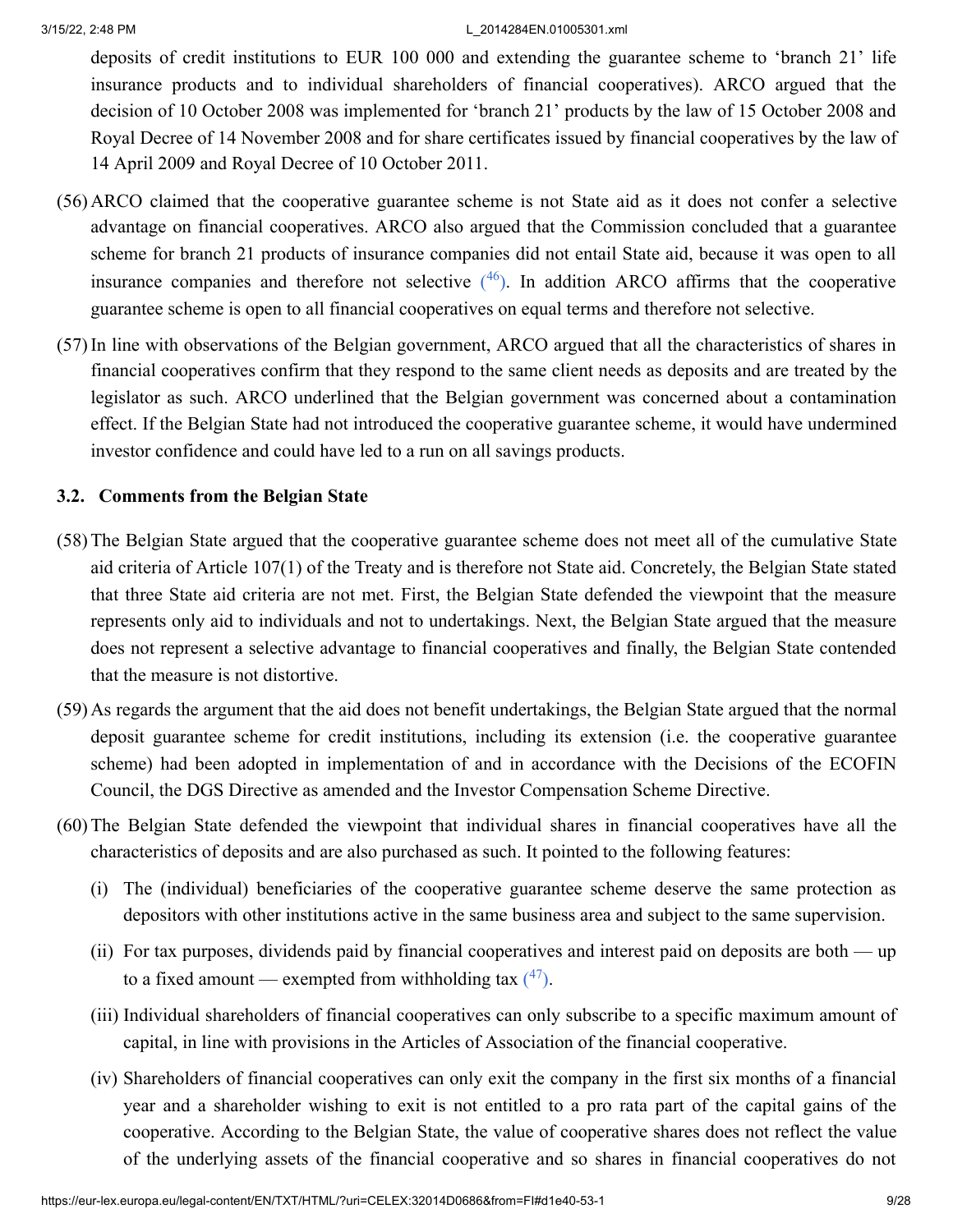<span id="page-9-0"></span>compete with investment products in general but only with the subset of products which already benefit from a State guarantee (i.e. deposits and 'branch 21' life insurance products).

- (v) The shares in financial cooperatives are registered and their transferability is limited by law  $(^{48})$  $(^{48})$  $(^{48})$ . They cannot be sold freely in order to realise capital gains. Shareholders in financial cooperatives are only entitled to a modest (tax-exempt) dividend and a reimbursement when they cease to be shareholders.
- (vi) Shares in financial cooperatives cannot be qualified as an investment in shares in a corporation or listed entity.
- (vii)Shares of financial cooperatives cannot be considered to be a risk investment as shareholders of financial cooperatives are not entitled to receive capital gains.
- (viii)The cooperative guarantee scheme only protects the shares of natural persons (as opposed to institutions).
- (61) As to the absence of a selective advantage, the Belgian State pointed out that the cooperative guarantee scheme only covers financial cooperative shares issued before 10 October 2011. The Belgian State observed that after that date financial cooperatives could not use the cooperative guarantee scheme to position themselves in any market. The Belgian State also clarified that ARCO had not issued any new shares since September 2008.
- <span id="page-9-1"></span>(62)The Belgian State also denied that the cooperative guarantee scheme helped financial cooperatives to maintain existing capital. In support of that argument, the Belgian State stated that the 10 October 2008 press release was merely a proposed policy initiative, making only a passing reference to financial cooperatives. According to the Belgian State, the 10 October 2008 press release was not a detailed agreement which had been coordinated with any concurrent press releases by financial cooperatives. In that regard, the Belgian State distinguished its press release from the press releases issued by the UK government and Lloyds in the Lloyds case  $(49)$  $(49)$  $(49)$  to which the Commission referred in the Opening Decision. The Belgian State concluded that the 10 October 2008 press release is not the type of measure that could grant a selective advantage to financial cooperatives. As regards the subsequent press release of 21 January 2009, the Belgian State considered it normal that ARCO had immediately put that press release of the government on its website, as all financial cooperatives (including ARCO) were closely following that matter at the time.
- <span id="page-9-2"></span>(63)The Belgian State insisted that the Commission should follow the same approach as it had taken in regard to Ethias and conclude that the cooperative guarantee scheme was not selective. The Belgian State also argued that the special position of genuine cooperatives had already been recognised by the Court of Justice in *Paint Graphos* ( [50](#page-25-7) ). The Belgian State pointed in particular at paragraph 61 of *Paint Graphos*, from which it is clear that, in light of their particular characteristics, such cooperatives 'cannot, in principal, be regarded as being in a comparable factual and legal situation to that of commercial companies'.
- (64)The Belgian State also provided information on the number of shareholders of ARCO exiting the entity since the start of the crisis. In the financial years leading up to the voluntary liquidation, the number of ARCO shareholders which asked to have their capital refunded amounted to 9 764 in 2007/08, 21 150 in 2008/09 and 23 762 in 2010/11.
- (65) As regards the distortive impact of the measure, the Belgian State argued that the Commission should have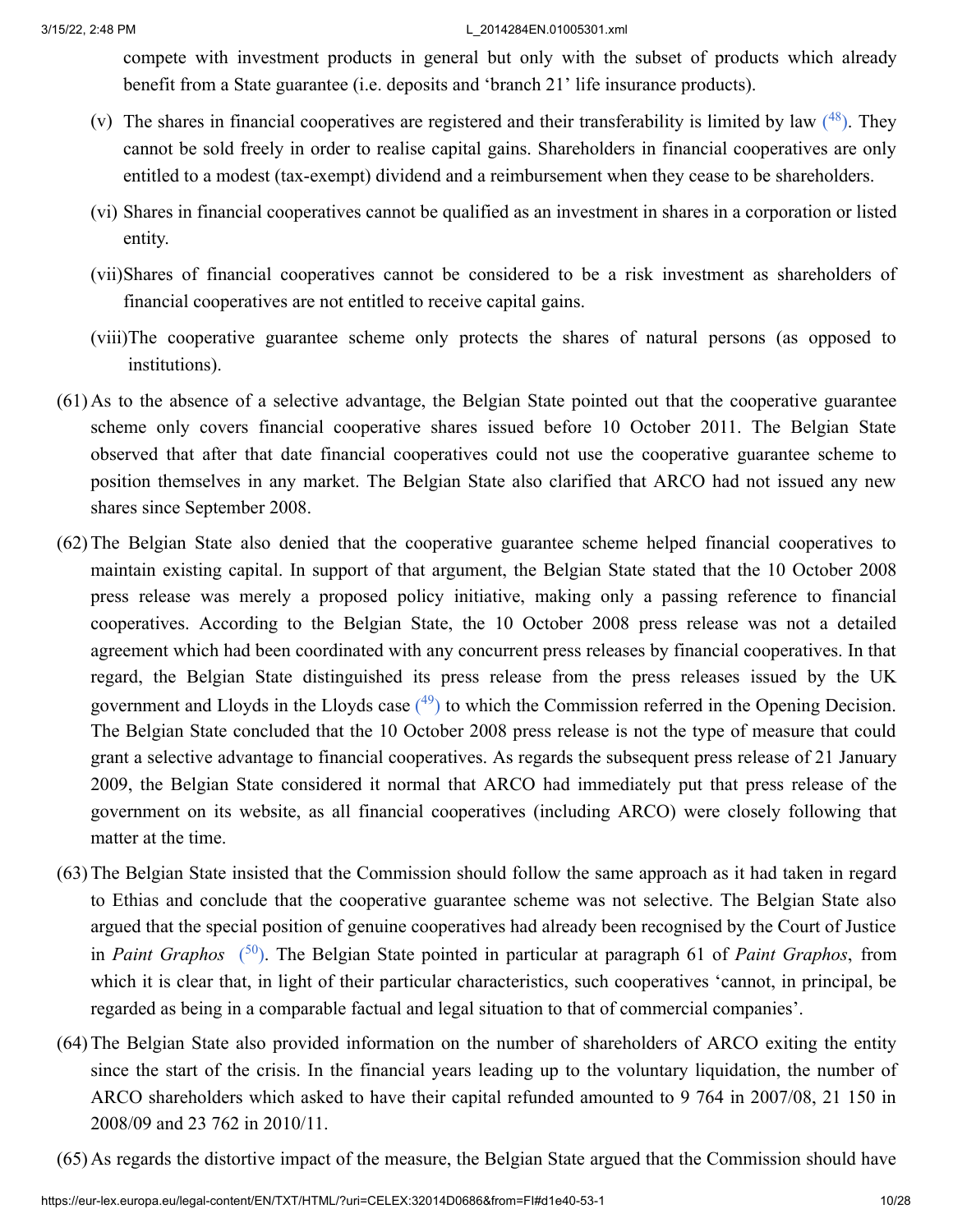explained to a reasonable extent with which financial products shares in financial cooperatives compete, even though the Belgian authorities acknowledged that the Commission in a State aid procedure is not obliged to proceed with a detailed market definition exercise. The Belgian State in essence claimed that the same level of protection was offered to individual shareholders of financial cooperatives as to investors in all similar deposit/savings products.

- (66)The Belgian authorities also explained that the cooperative guarantee scheme serves the same purpose as the DGS Directive i.e. to protect the deposits of individual savers, to maintain depositor confidence and to attain greater stability of the financial markets. The Belgian State believes that deposit guarantee schemes of other Member States sometimes also cover non-classic deposit products and argued that the Commission should take that factor into account  $(^{51})$  $(^{51})$  $(^{51})$ .
- <span id="page-10-0"></span>(67)The Belgian State also insisted that — if the Commission were to conclude that the cooperative guarantee scheme represented State aid — the aid should be considered compatible with the internal market on the basis of Article 107(3)(b) of the Treaty. The Belgian State considered that it is not relevant whether ARCO is a financial institution in the meaning of the 2008 Banking Communication. According to the Belgian State, the crucial question that the Commission should answer is whether the cooperative guarantee scheme is an appropriate and necessary response to prevent a serious disturbance of the economy.
- (68)The Belgian State defended the viewpoint that the measure is necessary, that its effects are limited to the minimum and that there are burden sharing mechanisms in place.
- (69) First, the Belgian State developed the argument that the cooperative guarantee scheme is appropriate and necessary to reassure depositors in Belgium.
- (70)Belgium conceded that it was theoretically possible that institutions that have protected deposits on their balance sheet might derive an indirect benefit from the existence of such protection schemes as they help to avoid a 'bank run'. However, it explained that deposit guarantee schemes are necessary to avoid 'bank runs' and a disturbance of the financial markets. The Belgian State contended the cooperative guarantee scheme was needed to avoid a reduction of public confidence in the Belgian financial system. The basic characteristics of cooperative shares as savings products and the fact that more than half of the funds held by cooperatives are invested in banks enhanced their similarity to deposits and highlighted their importance for the Belgian banking system. An uncontrolled default of financial cooperatives would have had a snowball effect on all financial institutions and the Belgian economy. Not to provide the same level of protection for financial cooperatives' shares as for basic deposits would have entailed the same risk as not providing protection to deposits. It would have had a great impact on the public confidence in all deposit products in Belgium and create a systemic risk. In support of its arguments, the Belgian State referred to the fact that the number of shareholders (natural persons) in financial cooperatives is large relative to the total population in Belgium  $(^{52})$  $(^{52})$  $(^{52})$ .
- <span id="page-10-1"></span>(71)The Belgian State also strongly objected to the language that the Commission used in the Opening Decision, and in particular to the terms 'capital instruments' and 'risk capital' used in recital 62 and footnote 35 respectively.
- <span id="page-10-3"></span><span id="page-10-2"></span>(72)In order to show the necessity of the cooperative guarantee scheme, the Belgian State also provided the Commission with letters from the Financial Stability Board and from the Governor of the NBB to the then Minister of Finance dated respectively 29 October 2008  $(^{53})$  $(^{53})$  $(^{53})$  and 7 October 2011  $(^{54})$  $(^{54})$  $(^{54})$ .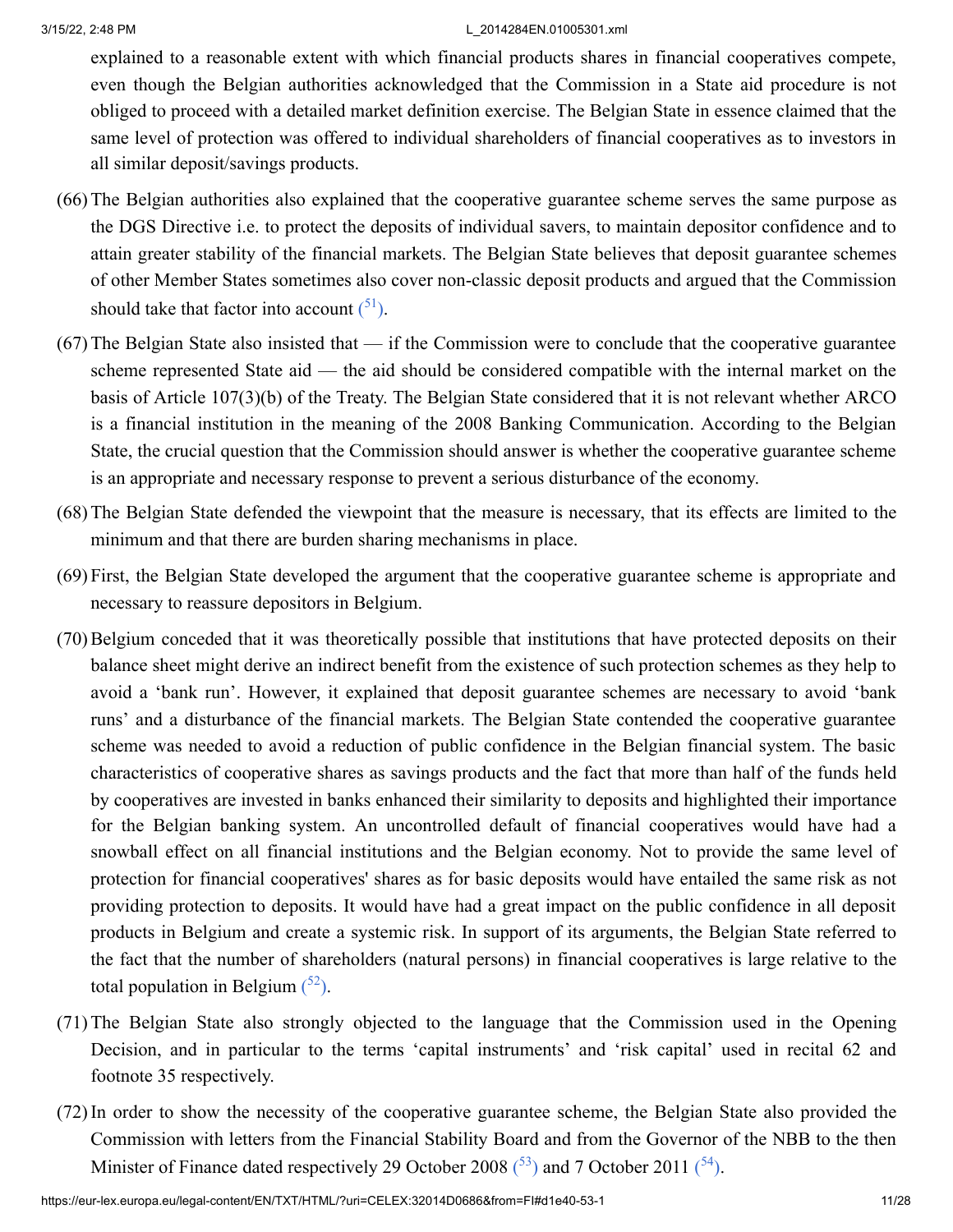- (73)When commenting on the compatibility of the measure, the Belgian State refers to the Commission's decision on Ethias. According to the Belgian State, the Commission accepted measures in favour of Ethias, including the extension of the deposit guarantee scheme to 'branch 21' products, as appropriate and necessary to prevent a serious disturbance to the Belgian economy.
- (74) Second, the Belgian State reiterated its view that the measure is proportionate. The financial cooperatives share the burden, inter alia, through their contributions to the Special Protection Fund. The Belgian State considered the level of remuneration for the guarantee to be reasonable and similar to the contributions for guarantee schemes of other protected institutions. The Belgian State disagreed that the voluntary character of the cooperative guarantee scheme could make the measure disproportionate.
- (75)The Belgian State submitted that if the Commission were to conclude that the measure is State aid, it should conclude that the measure was compatible liquidation aid. The Belgian State recalled that the Royal Decree of 7 November 2011 clearly provides that any payment by the Special Protection Fund in case of liquidation of any relevant cooperative would take place only after the issuance and the approval of the final order of the liquidation.
- (76)The Belgian State also defended the viewpoint that, because natural persons were not undertakings, the Commission's suspension injunction did not cover the payment of individuals after the liquidation of ARCO.
- (77)In a letter to the Commission dated 18 March 2014, which was after the time limit, Belgium made some further comments.
- (78)It argued that the Commission could not prohibit the payment of guarantees to individual shareholders. The Commission could not oblige Belgium to suspend any payments under the cooperative guarantee scheme nor could it recover the payments made under the scheme to individual shareholders.
- (79) Shareholders who were natural persons were not undertakings within the meaning of Article 107(1) of the Treaty and the payment of the guarantee to individual shareholders would have no impact on ARCO or the likelihood of the Belgian State recovering the aid received by these undertakings.

# **4. ASSESSMENT OF THE MEASURE**

# **4.1. Beneficiary of the measure**

- (80) First as a preliminary observation, the Commission recalls that in recital 18 of the Opening Decision, it argued that the cooperative guarantee scheme benefitted financial cooperatives. However, a careful analysis of the chronology and the characteristics of the measure revealed that ARCO was the only real beneficiary from the measure as will be described in this section.
- (81)In the case at hand, the Commission observes that there is an important difference between ARCO and the other financial cooperatives which were potentially eligible to participate in the cooperative guarantee scheme.
- <span id="page-11-0"></span>(82) From the description of the facts  $(55)$  $(55)$  $(55)$ , it is clear that the cooperative guarantee scheme was from the beginning tailor-made for ARCO, which had run into trouble because of its investments in Dexia. ARCO was ultimately the only financial cooperative that applied to participate in the measure.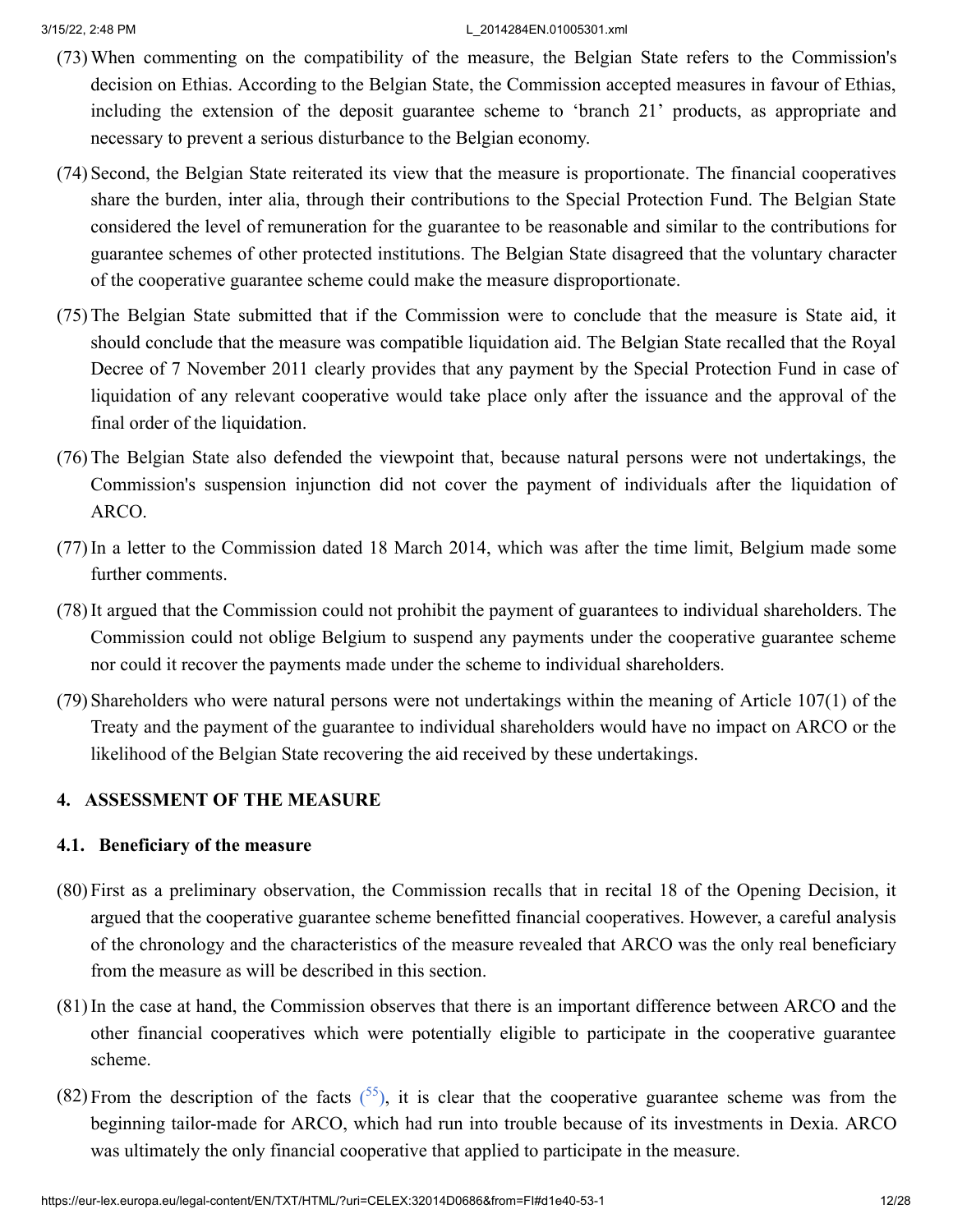- (83)In relation to the other financial cooperatives, the Commission notes that the cooperative guarantee scheme is a voluntary scheme, that the Council of Ministers had discretion over whether and if so on what conditions to admit an applicant financial cooperative to the cooperative guarantee scheme, that none of the other financial cooperatives applied to join the cooperative guarantee scheme and that some of them actively distanced themselves from it. The Commission also observes that no other financial cooperative had problems with its investments to the same extent as ARCO had with Dexia.
- (84)Therefore, the Commission concludes that the only real beneficiary with economic activities from the cooperative guarantee scheme is ARCO.

### **4.2. Announcement and implementation of the measure form one single intervention**

- <span id="page-12-0"></span>(85)The Commission observes that the measure was decided and announced by the government on 10 October 2008  $(56)$  $(56)$  $(56)$ . It is clear that the Belgian government had made the decision to offer ARCO the benefit of a cooperative guarantee scheme at the same time as the measure in favour of Dexia was designed in 2008  $(57)$  $(57)$  $(57)$ . Another press release of 21 January 2009 further detailed the measure and after that the legal transposition of the government's commitment began.
- <span id="page-12-1"></span>(86)The Commission takes note of the binding and unambiguous language in the press releases of 10 October 2008 and 21 January 2009, which used terms such as 'décidé' and 'l'engagement', thus creating a legitimate expectation as to their fulfilment.
- (87)The press releases were also sent out via the official channels: the press release of 10 October 2008 was sent out by the services of the Minister of Finance, while the press release of 10 January 2009 was sent on behalf of the Prime Minister and the Minister of Finance. The repeated nature of the press communication strengthened the underlying message.
- (88)The Commission notes that it was clear already at the time of the press release of 10 October 2008 that the cooperative guarantee scheme would be designed as an extension of the deposit guarantee scheme. The press release of 21 January 2009 contains further technical details. As soon as the press release of 21 January 2009 was published, ARCO put it on its website. The latter step was clearly taken with a view to reassuring its individual shareholders. Moreover the Commission notes the consistency of the measure over time given that the measure has not materially changed between the initial announcement on 10 October 2008 and the final Royal Decree.
- <span id="page-12-2"></span>(89) In its judgment of 19 March 2013 in Joined Cases C-399/10 P and C-401/10 P  $(^{58})$  $(^{58})$  $(^{58})$  the Court of Justice held that the announcement of a measure and the effective implementation can be analysed as one single intervention, if to do so is justified by the chronology and purpose of the announcement and the implementation and by the circumstances of the undertaking at the time of such intervention. In a similar manner, in the case of this measure the Belgian State decided and announced a measure on 10 October 2008, which was later implemented for the same purpose in respect of the originally intended beneficiary. Moreover, in its own decisions, the Commission has considered an announcement and an implementation to be one measure and considered an advantage to have been created as of the date of the announcement  $(59)$  $(59)$  $(59)$ . Indeed, the current Belgian Minister of Finance qualified the measure in question as a commitment made in 2008  $(60)$  $(60)$  $(60)$ .

<span id="page-12-4"></span><span id="page-12-3"></span>https://eur-lex.europa.eu/legal-content/EN/TXT/HTML/?uri=CELEX:32014D0686&from=FI#d1e40-53-1 13/28 (90)Based on the information in recitals 85 to 89, the Commission concludes that the announcement and the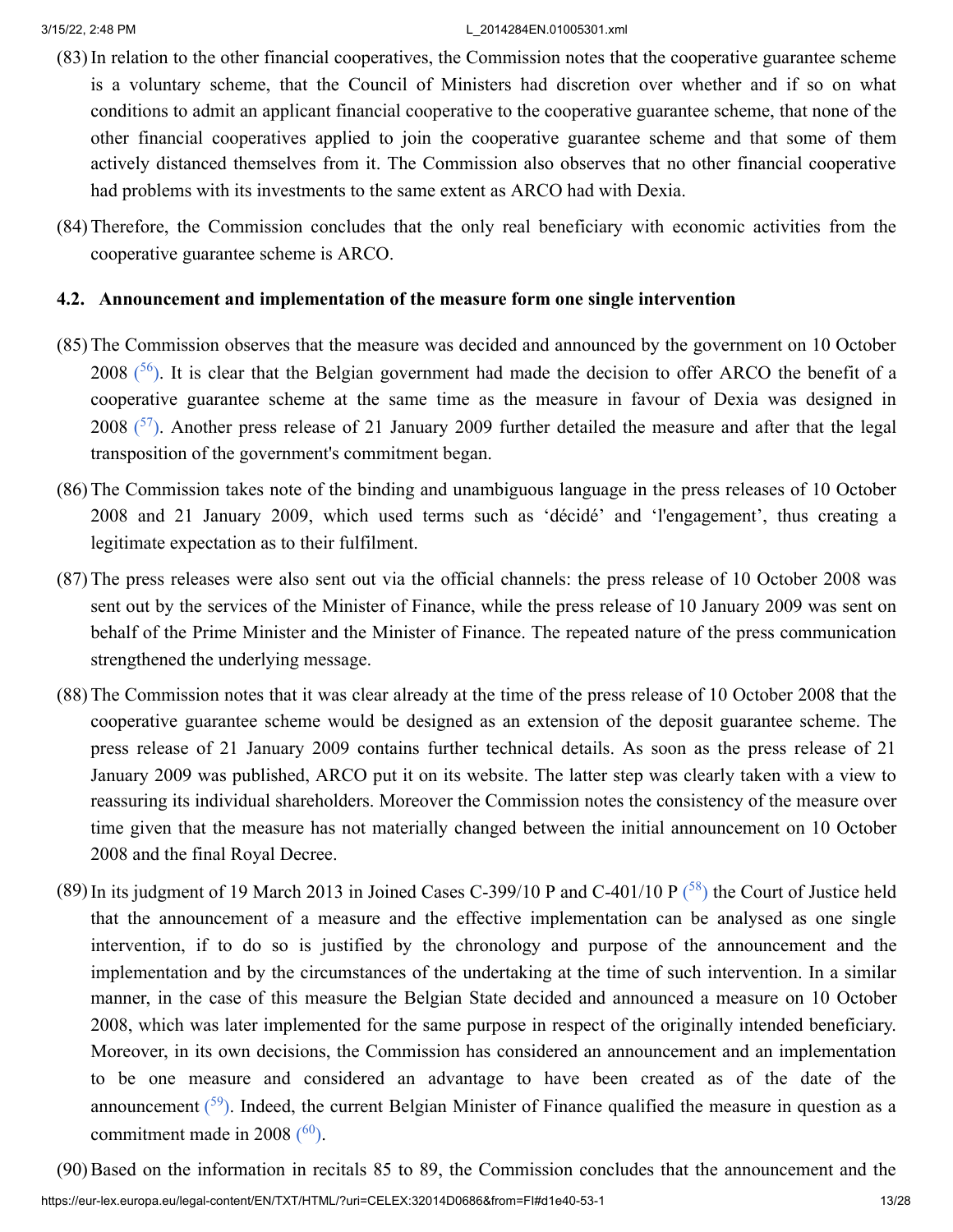implementation of the cooperative guarantee scheme have to be dealt with as a single measure.

# **4.3. Existence of aid**

- (91) As stated in Article 107(1) of the Treaty, any aid granted by a Member State or through State resources in any form whatsoever which distorts or threatens to distort competition by favouring certain undertakings or the production of certain goods shall, insofar as it affects trade between Members States, be incompatible with the internal market, save as otherwise provided in the Treaty.
- <span id="page-13-0"></span>(92)Both the Belgian State and ARCO argue that the Commission should analyse whether ARCO received State aid by basing itself on another decision of the Commission, namely that on Ethias  $(61)$  $(61)$  $(61)$ . However, State aid is an objective concept which is defined in the Treaty. In order to be classified as State aid, a measure has to meet the following four (cumulative) State aid criteria: the measure (i) should be granted by the State or through State resources; (ii) should provide a selective advantage to the aid beneficiary; (iii) should (potentially) distort competition; and (iv) should affect trade between Member States.
- (93)The Commission is obliged to evaluate those four criteria and will do so in recitals 94 to 110.

### *State resources*

- (94)The Commission has to assess whether the cooperative guarantee scheme is financed through State resources and is imputable to the State.
- <span id="page-13-1"></span>(95) According to settled case law  $\binom{62}{2}$  $\binom{62}{2}$  $\binom{62}{2}$ , all financial means by which the public sector may actually support undertakings, irrespective of whether or not those means are permanent assets of the public sector, fall under Article 107(1) of the Treaty, provided that they constantly remain under public control, and remain therefore available to the competent national State.
- (96)In particular, State aid is involved when funds come from contributions imposed by State legislation and when those funds are managed and apportioned in accordance with provisions of that legislation, even if they are administered by institutions separate from the State. The status of the body or undertaking granting the aid in question is not regarded as a determining factor for the application of State aid rules.
- (97) As regards the organisation of the cooperative guarantee scheme, the Commission observes that Belgian legislation determines the contributions that participants have to pay and that Belgian legislation also determines how those funds will be used. Therefore, the funds of the Special Protection Fund are considered to be State resources even if they originally stemmed from private sources.
- (98)Moreover, if it is necessary for the Deposit and Consignment Office to do so that governmental body will advance the funds required to finance pay-outs that the Special Protection Fund is supposed to make. That aspect of the cooperative guarantee scheme creates in any event a sufficiently concrete economic risk of burdens on the budget of the Member State for State resources to be present for the purposes of Article 107(1) of the Treaty  $(6^3)$ .
- <span id="page-13-2"></span>(99) As regards the imputability of the measure to the Belgian State, it is clear that the cooperative guarantee scheme cannot be seen as a transposition of the DGS Directive. The DGS Directive only obliges Member States to introduce a deposit guarantee scheme for deposits of credit institutions and Article 2 of that Directive explicitly provides that all instruments that fall within the definition of own funds of credit institutions are excluded from repayment by deposit guarantee schemes. If a Member State decides to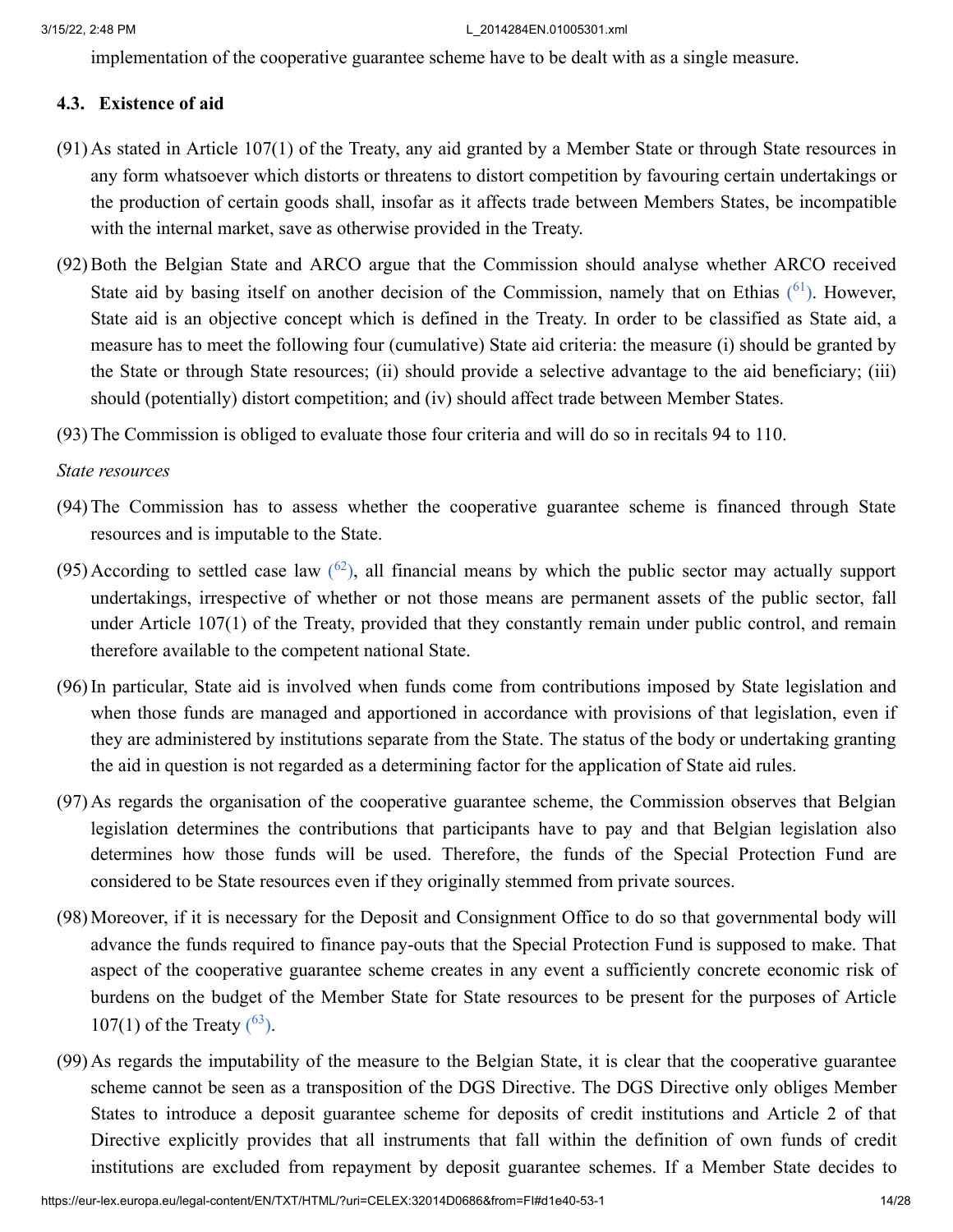<span id="page-14-0"></span>establish other repayment schemes guaranteeing other financial products, such a decision does not stem from Union law but is an initiative from the Member State itself  $(64)$  $(64)$  $(64)$ . The Commission also observes that the Belgian State refers to the Investor Compensation Scheme but that comparison is irrelevant since investor compensation schemes are not designed to cover investment risk. As explained already in recital 21, investor compensation schemes are merely designed for cases where an investor firm is unable to return assets belonging to an investor for instance because of fraud or because of problems with the firm's systems.

### *Selective advantage*

- <span id="page-14-2"></span><span id="page-14-1"></span>(100)The Commission concludes that the cooperative guarantee scheme has created a benefit for ARCO. The Court of Justice has accepted that undertakings can obtain an advantage in the form of improved access to capital in circumstances in which a measure taken by a Member State in favour of investors increases the latter's willingness to place their money in a particular set of investment targets  $(^{65})$  $(^{65})$  $(^{65})$ . In the case of the measure, it has helped the entities in the ARCO Group to maintain their existing capital, convincing existing cooperative shareholders not to withdraw from those financial cooperatives  $(66)$  $(66)$  $(66)$ , which was a particularly important advantage in the nervous market situation which characterised the period immediately following the bankruptcy of Lehman Brothers. On 21 January 2009, ARCO put a press release from the Belgian government on its website to reassure its shareholders, which clearly shows that being able to reassure investors was a major advantage for ARCO. In that regard, the Commission observes that the ARCOPAR prospectus issued in summer 2008  $(^{67})$  $(^{67})$  $(^{67})$  had referred to the risk of individual shareholders leaving the financial cooperative  $(^{68})$  $(^{68})$  $(^{68})$   $(^{69})$  $(^{69})$  $(^{69})$ .
- <span id="page-14-6"></span><span id="page-14-5"></span><span id="page-14-4"></span><span id="page-14-3"></span>(101)The measure is also clearly selective. In the first place, it only applies to holders of financial cooperative shares and not to persons holding investment products issued by competing undertakings. Thus financial players which offered conservative bond or money market funds or capital-guaranteed mutual funds could not offer their clients a similar guarantee. The Belgian State argues that individual shares of financial cooperatives are in essence similar to deposits  $(70)$  $(70)$  $(70)$ . However, a number of the elements which the Belgian State invoked refer to cooperatives in general not to financial cooperatives. In addition, the description of financial cooperative shares offered by the Belgian State does not contain references to relevant information, such as the risks of investing in those instruments  $(1)$ , which are not characteristic of deposits.
- <span id="page-14-11"></span><span id="page-14-10"></span><span id="page-14-9"></span><span id="page-14-8"></span><span id="page-14-7"></span>(102)The selective nature of the measure can also be seen when the treatment of financial cooperatives is compared to other recognised cooperatives that are non-financial. The Belgian State relied on *Paint Graphos* to plead in favour of special treatment for individual shareholders of financial cooperatives. *Paint Graphos* was a preliminary ruling on an order for reference from an Italian court which wished to know whether tax benefits enjoyed by producers' and workers' cooperatives could be classified as State aid within the meaning of Article 107(1) of the Treaty. In its judgment, the Court concluded that the tax advantage had to be evaluated against the four cumulative State aid criteria and gave more detailed guidance in particular on how to evaluate whether such a tax benefit represents a selective advantage  $(72)$  $(72)$  $(72)$ . The Court held that it should be determined (i) whether such a tax benefit could be justified by the inherent characteristics of the tax system  $(73)$  $(73)$  $(73)$ , (ii) whether there were appropriate control and monitoring procedures in place  $(74)$  $(74)$  $(74)$  and (iii) whether the tax benefit was proportional and did not go beyond the minimum necessary  $(^{75})$  $(^{75})$  $(^{75})$ .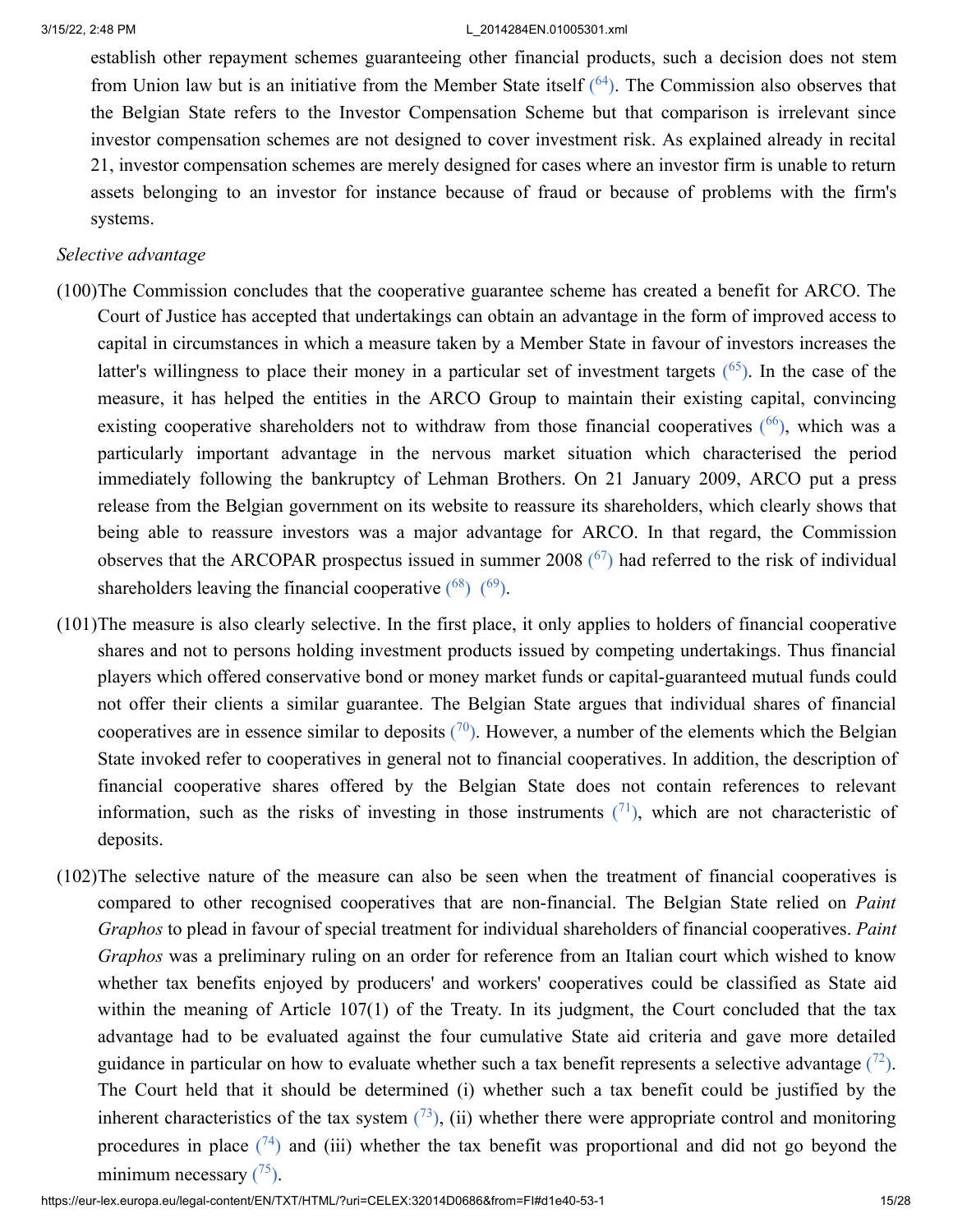- (103)The Commission considers that the argument of the Belgian State cannot succeed because the nature of the advantage conferred by the measure is qualitatively different from that which was examined by the Court in *Paint Graphos*. The measure put in place by Belgium involves the creation of a positive benefit and not relief from a fiscal burden or from an obligation to pay a charge. As such, the standard three-part analysis which the Union courts have endorsed when examining whether a fiscal advantage or exemption from a levy is selective cannot be applied to the measure.
- (104)In any event, even if the *Paint Graphos* analysis could be applied to the measure, the latter's specific features are such that its selective nature would remain.
- (105)First the Commission observes that *Paint Graphos* refers to all producers' and workers' cooperatives, not to a relatively small subsector such as financial cooperatives. If, as Belgium claims, there should be special treatment for 'genuine' cooperatives, that special treatment should apply to all recognised cooperatives. The limited focus of the measure on financial cooperatives only is therefore sufficient in itself to establish the selective nature of the measure.
- <span id="page-15-0"></span>(106)Second, the Commission observes that in the view of the Belgian State, financial cooperatives seemed to deserve additional privileges as of 10 October 2008. The Commission observes that prior to that date recognised cooperatives got a form of favourable treatment as a result of their special status in the form of a withholding tax exemption  $(76)$  $(76)$  $(76)$ . The Commission does not take a view in the present Decision on whether that tax advantage is proportionate but it believes that there was no reason to introduce suddenly on 10 October 2008 additional compensation for, or protection of, companies which have the status of financial cooperatives.
- (107)Finally, even if the Commission were to enter into a *Paint Graphos* analysis as proposed by Belgium, it believes that there is no justification for providing a 100 % guarantee to individual shareholders of ARCO (i.e. part (i) of the *Paint Graphos* analysis), whose entities were limited liability companies. Because of the nature of such companies as determined by Belgium's general rules on company law, individual shareholders of ARCO should have been aware that they could lose their entire capital in case of a liquidation  $(77)$  $(77)$  $(77)$ . Moreover, protecting 100 % of all capital subscribed by the individual shareholders of financial cooperatives is not a proportionate measure (part (iii) of the *Paint Graphos* analysis) as those shareholders would be shielded from any risk, which would create an undue advantage for the undertakings of which they are shareholders  $(^{78})$  $(^{78})$  $(^{78})$ .

# <span id="page-15-2"></span><span id="page-15-1"></span>*Distortions of competition and effect on trade between Member States*

- (108)The cooperative guarantee scheme provides financial cooperatives with an advantage that other players offering retail investment products and other non-financial recognised cooperatives do not have. Thanks to the measure ARCO has been able to preserve market share for a longer period of time. ARCO did not suffer from capital outflows, or they only occurred later and at a lower level than would have been the case in the absence of the measure. As a result, capital that would otherwise have been available for investment did not become available to those other players, which had to compete on their merits and could not rely on the cooperative guarantee scheme. Therefore, the cooperative guarantee scheme distorts competition  $(79)$  $(79)$  $(79)$ .
- <span id="page-15-3"></span>(109)Where a Member State grants aid to an undertaking, internal activity may be maintained or increased as a result, so that the opportunities for undertakings established in other Member States to (further) penetrate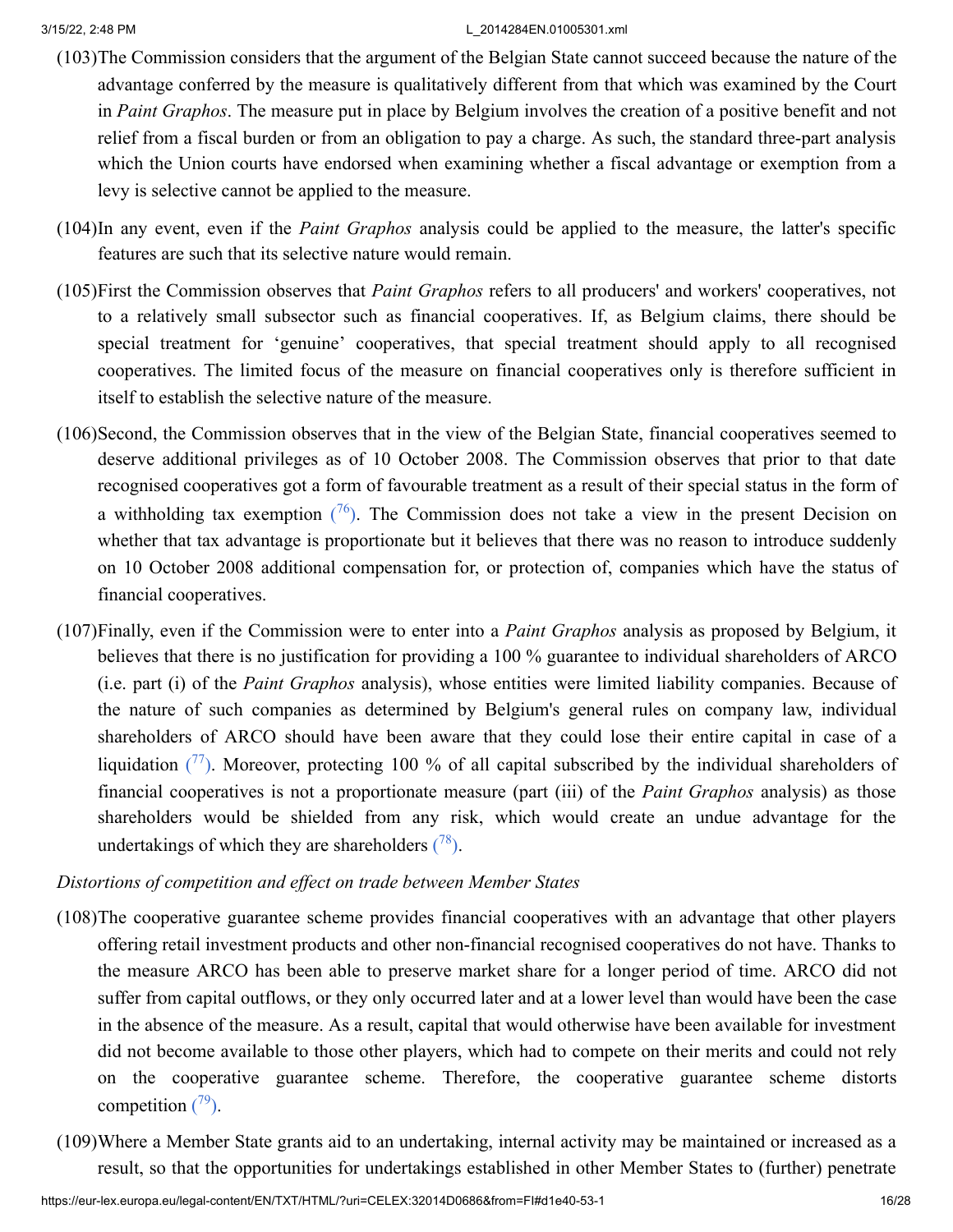<span id="page-16-0"></span>the market are thereby reduced  $(^{80})$  $(^{80})$  $(^{80})$ . As there are many international providers of investment products active on the Belgian market, the measure most definitely has an effect on Union-wide trade.

### *Conclusion*

(110)Based on the analysis made in recitals 91 to 109, the Commission, concludes that the cooperative guarantee scheme involves State resources, represents a selective advantage to ARCO, distorts competition and affects intra-Union trade and therefore meets all the State aid criteria. All of those elements were in place at the latest when the Royal Decree of 10 October 2011 was adopted but the advantage created by the measure was already in existence as from the announcement by the Belgian authorities on 10 October 2008 that such a measure would be created. The entire amount of the advantage must be taken into account in examining the compatibility of the aid and, if necessary, recovery from its beneficiaries.

# **4.4. Compatibility of aid**

- (111)After having established that the cooperative guarantee scheme is State aid within the meaning of Article 107(1) of the Treaty, the Commission must establish if that aid could be found compatible with the internal market.
- (112)Article 107(1) of the Treaty provides that State aid shall be incompatible with the internal market and therefore be prohibited, save as otherwise provided in the Treaty. Paragraphs (2) and (3) of Article 107 of the Treaty subsequently define two categories of compatible aid.
- (113)First, Article 107(2) of the Treaty lists categories of State aid that are automatically exempted from the prohibition principle, but the cooperative guarantee scheme does not fall within any of those categories.
- (114)Second, Article 107(3) of the Treaty covers several categories of aid that may be considered compatible with the internal market. In theory, subparagraphs (b) or (c) of Article 107(3) of the Treaty could apply.
- (115)With respect to Article 107(3)(c) of the Treaty, the Commission has explained in guidelines how it will apply the exemption laid down in that provision to certain types of aid. The Commission observes, however, that the measure does not correspond to any of the types of aid covered by those guidelines. Moreover, neither Belgium nor ARCO have given any indication of an objective of common interest for the purposes of that provision. As such, the Commission should examine the possible compatibility of the measure only on the basis of Article 107(3)(b) of the Treaty.
- (116)With respect to Article 107(3)(b) of the Treaty, the Commission observes that the Belgian State argues that, if the Commission concludes that the cooperative guarantee scheme involves State aid, the measure should be evaluated under Article 107(3)(b) of the Treaty. That provision allows aid to be declared compatible with the internal market if the aid is needed to remedy a serious disturbance of the economy of a Member State.
- (117)However, Article 107(3)(b) of the Treaty necessitates a restrictive interpretation of what can be considered a serious disturbance of a Member State's economy. The disturbance in question must affect the whole of the economy of a Member State and not merely the economy of one of its regions or areas of territory  $(^{81})$  $(^{81})$  $(^{81})$ .
- <span id="page-16-1"></span>(118)When the financial crisis reached its first culmination point in the autumn of 2008, the Commission decided in the 2008 Banking Communication that Article 107(3)(b) of the Treaty would become available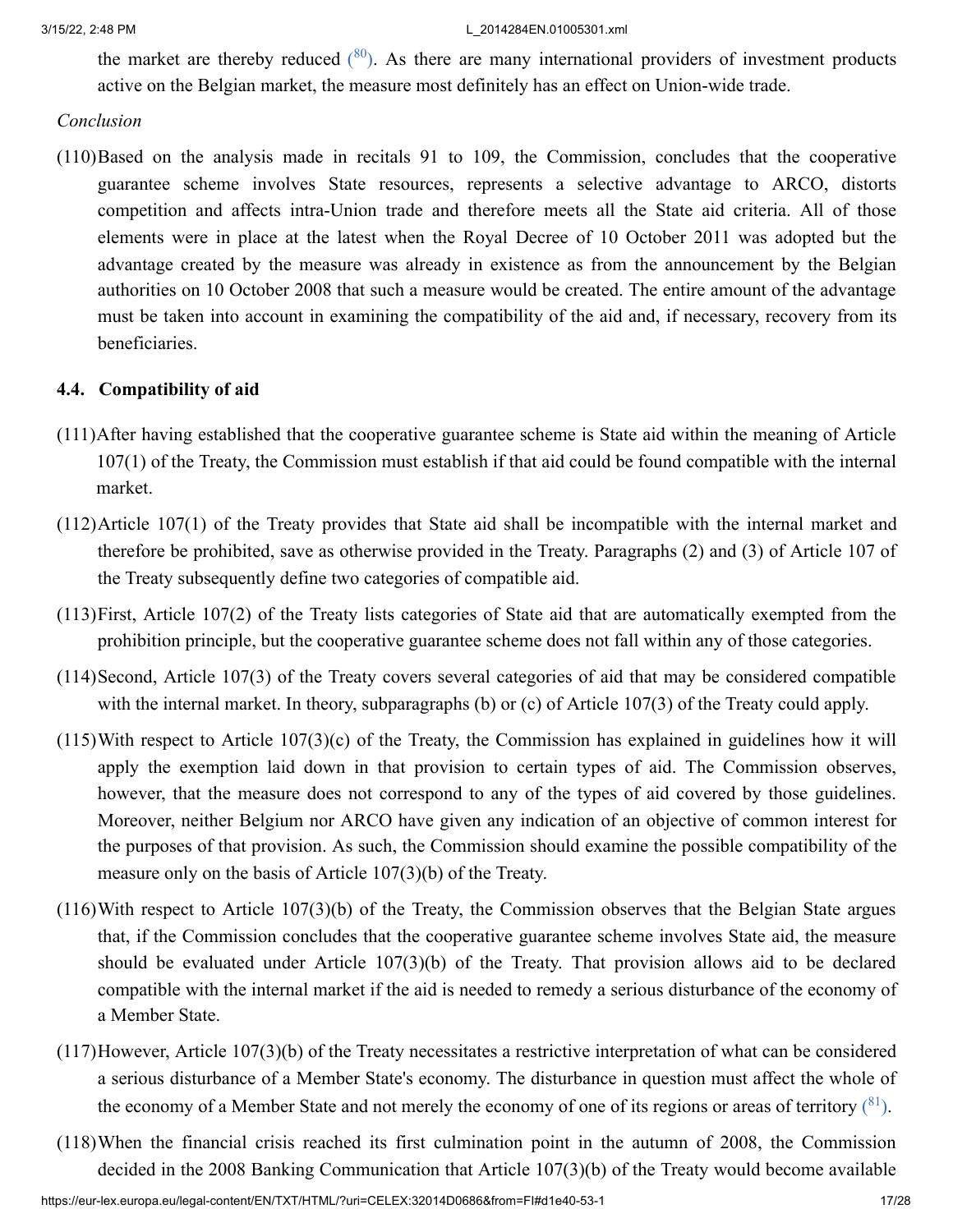<span id="page-17-1"></span><span id="page-17-0"></span>to evaluate State aid measures undertaken to address the problems of financial institutions  $(^{82})$  $(^{82})$  $(^{82})$ .

- (119)Outside the financial sector, the Commission also developed under Article 107(3)(b) of the Treaty the temporary Union framework for State aid measures to support access to finance in the current financial and economic crisis ('Temporary Framework')  $(^{83})$  $(^{83})$  $(^{83})$ . However, that framework does not apply to the measure. Instead it aims at the real economy by enabling Member States to take suitable measures to improve access to finance for undertakings willing to invest during the financial crisis in a period when bank financing became scarcer. The problems of ARCO are not related to a lack of banking financing but to assets (i.e. Dexia shares) whose valuation had to be adjusted downward. Moreover, the cooperative guarantee scheme — which guarantees 100 % of a liability instrument — is not covered by any of the aid categories discussed in that framework under heading 4.3.
- (120)As financial cooperatives are not financial institutions for the purposes of the 2008 Banking Communication  $(^{84})$  $(^{84})$  $(^{84})$ , the aid will have to be evaluated directly under the Treaty. To comply with the general criteria for compatibility under Article 107(3) of the Treaty, the measure has to comply with the following conditions  $(^{85})$  $(^{85})$  $(^{85})$ :

<span id="page-17-3"></span><span id="page-17-2"></span>(a) *Appropriateness* : The aid has to be well targeted in order to be able to effectively achieve the objective of remedying a serious disturbance in the economy. It would not be the case if the measure were not appropriate to remedy the disturbance.

(b) *Necessity* : The aid measure must, in its amount and form, be necessary to achieve the objective. Thus, it must be of the minimum amount necessary to reach the objective, and take the most appropriate form to remedy the disturbance.

(c) *Proportionality* : The positive effects of the measure must be properly balanced against the distortions of competition, in order for the distortions to be limited to the minimum necessary to reach the measure's objectives.

- (121)As to whether the measure is appropriate, the Commission observes that the impact of financial cooperatives on the broader economy is fundamentally different from that of traditional banks, which are exposed to 'bank runs'. If all holders of bank deposits were to decide to withdraw their money at the same time, a bank would be obliged to divest all its illiquid assets over a short period of time (thus triggering 'fire sales'), which would have grave consequences for lending to the real economy and might also create a downward spiral of asset prices. Financial cooperatives however do not lend to the real economy. They also have a statutory right to limit exits  $\binom{86}{}$  $\binom{86}{}$  $\binom{86}{}$  so that any unorderly divestment of assets can in principle be avoided. That latter element highlights an important difference as regards systemic effects between deposits and cooperative shareholdings.
- <span id="page-17-4"></span>(122)It is also clear that from a legal standpoint shareholders of financial cooperatives are shareholders of a limited liability company. As a consequence of that status individual shareholders of financial cooperatives are legally exposed to the possibility of losing part or all of their initial capital outlay. In that regard, the Commission also takes note of the fact that the Governor of the NBB did not confirm that shares of financial cooperatives were similar to savings deposits in a credit institution  $(^{87})$  $(^{87})$  $(^{87})$ .
- <span id="page-17-6"></span><span id="page-17-5"></span>(123)The Commission also observes that individual shareholders of financial cooperatives have a very different position in the 'waterfall structure' ([88](#page-27-1)) in the event of liquidation or bankruptcy of those entities than is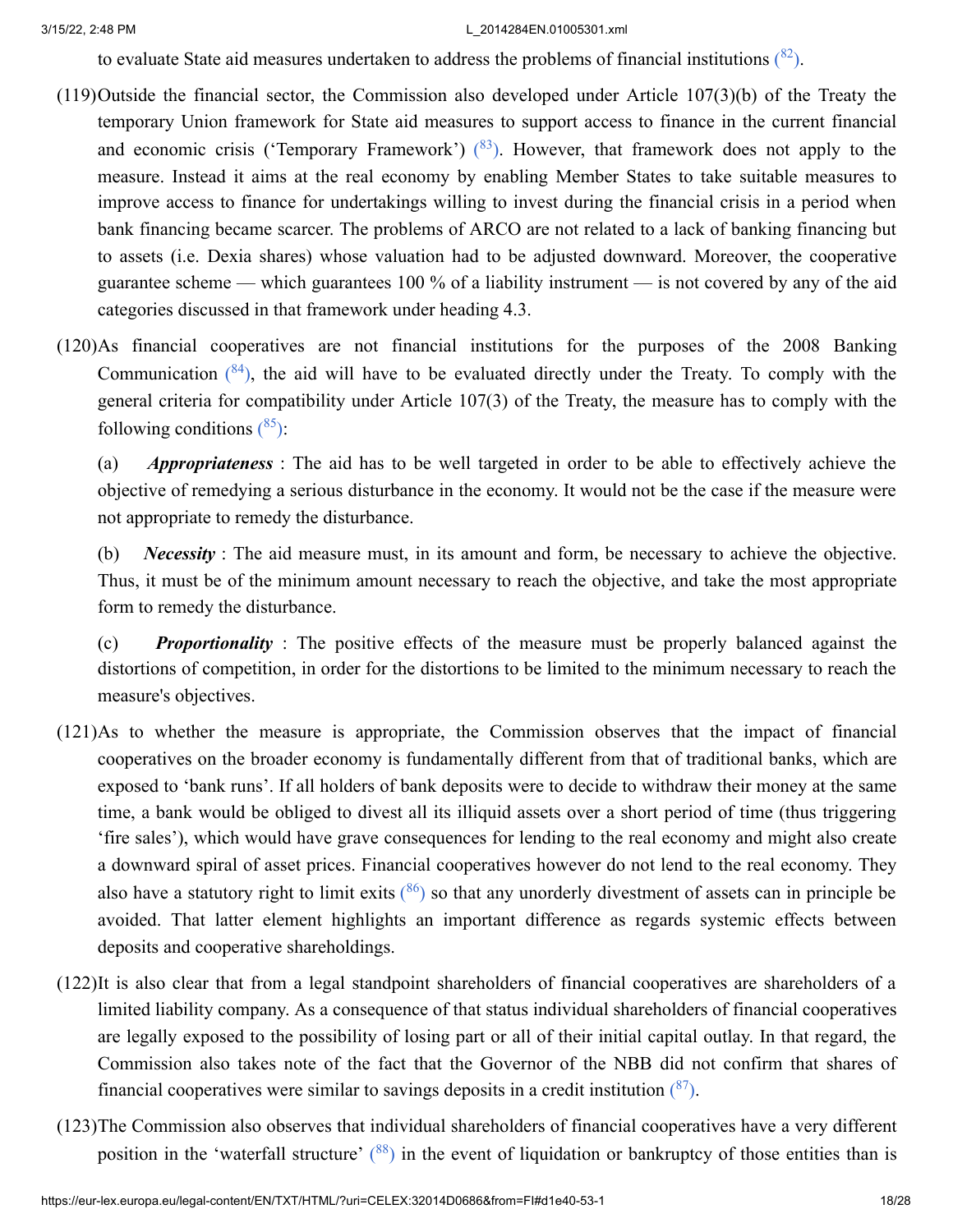occupied by a holder of a savings deposit in a credit institution. Credit institutions are regulated entities for which the regulator ensures that there is a certain amount of capital available. That capital constitutes a first cushion in case of liquidation or bankruptcy. Shareholders of financial cooperatives however enjoy no such protection. In case of a liquidation or bankruptcy they are first in line to take a hit.

- (124)Based on the arguments developed in recitals 121 to 123 the Commission concludes that the cooperative guarantee scheme merely protects financial cooperatives and their individual shareholders from the consequences of their past investments. However, it is not an appropriate measure to avoid a serious disturbance of the Belgian economy.
- (125)As to whether the measure is necessary, the Commission recalls that the Belgian State had already taken significant measures to prevent a disturbance in its economy. It had already put in place other measures to stabilise the Belgian financial system and in particular the banks and other financial institutions in which financial cooperatives were investing. The Belgian Deposit Guarantee Scheme protected deposits up to a limit of EUR 100 000 and the Belgian State helped Fortis, KBC, Dexia and Ethias with recapitalisation, liquidity measures, impaired asset measures and ad hoc measures. The Commission concludes that it was not necessary to protect some individual shareholders in the case of financial cooperatives, which ultimately are limited liability companies.
- <span id="page-18-0"></span>(126)As regards the letter of the Governor of the NBB to which the Belgian State referred, the Commission notes that it dates back to October 2011, long after 10 October 2008 when the measure was announced. Moreover the language of the letter does not say that the measure is necessary to avoid a serious disturbance of the Belgian economy. It merely says that the measure would allow  $(^{89})$  $(^{89})$  $(^{89})$  the negative effects of the (systemic) crisis to be limited. As regards the letter of the Financial Stability Board, the Commission observes that it merely discusses the increased coverage of the deposit guarantee scheme and the introduction of the guarantee scheme of 'branch 21' insurance products.
- <span id="page-18-1"></span>(127)As to whether the measure is proportionate, the Commission observes that the design of the measure does not sufficiently guard against adverse selection  $(90)$  $(90)$  $(90)$ . The voluntary nature of the cooperative guarantee scheme in combination with the apparent lack of a viability test creates an incentive to enter only once it is clear that the guarantee will be triggered. In such a scenario, the beneficiary can use the guarantee while avoiding to a large extent a payment of guarantee fees until the very last moment before liquidation.
- (128)The Commission also believes that the cooperative guarantee scheme creates undue distortions of the normal functioning of the market. The measure has allowed ARCO to protect its market position on the market for retail financial products and as a result competitors which could not rely on the cooperative guarantee scheme have or could have experienced a negative impact on their market share and profitability.
- (129)In conclusion, the measure cannot be considered compatible with the internal market because it is neither appropriate nor necessary nor proportionate for the purposes of Article 107(3)(b) of the Treaty and it does not come within the scope of any other provision governing compatibility of State aid.

# **4.5. Calculation of the aid**

<span id="page-18-2"></span>(130)As regards the calculation of the advantage to be recovered from ARCO, the Commission takes into consideration the following parameters and facts  $(^{91})$  $(^{91})$  $(^{91})$ :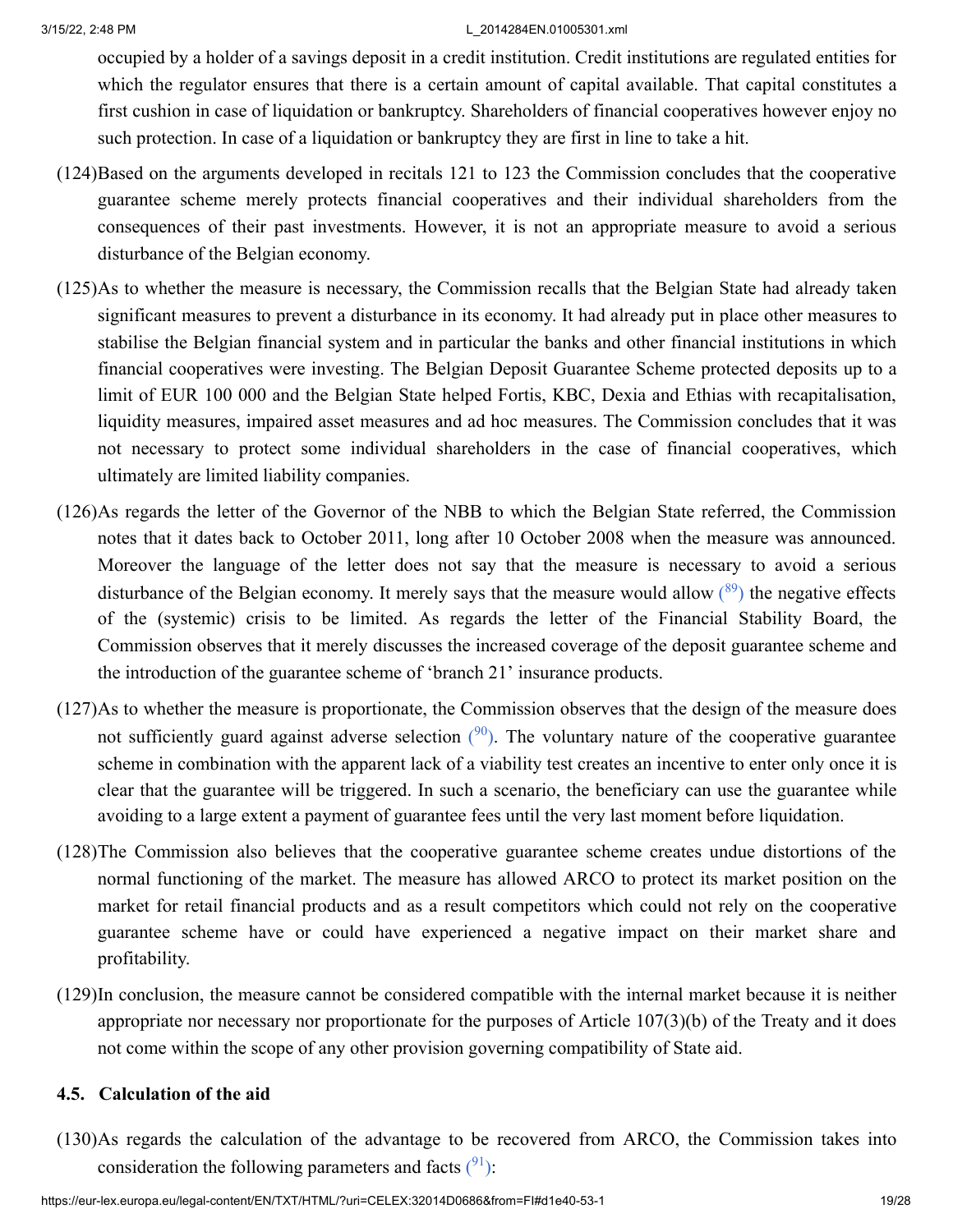- <span id="page-19-0"></span>— the maximum amount of capital outflow as per ARCO's articles of association, which is limited to 10 % of the total capital or to 10 % of its shareholders' base  $(92)$  $(92)$  $(92)$ ,
- the fact that only individual shareholders are covered by the cooperative guarantee scheme,
- the specific design of the cooperative guarantee scheme, which on the one hand was voluntary, leaving to the financial cooperatives the choice to participate or not, while on the other hand allowing even financial cooperatives in high risk of bankruptcy or liquidation to apply for the scheme (as happened when, on 8 December 2011, shortly after they were admitted to the scheme, the General Meetings of ARCOFIN, ARCOPAR and ARCOPLUS approved the proposals of their executive boards to go into voluntary liquidation,
- the fact that, long before it went into liquidation, ARCO was already in an unsound financial situation, as it had — as described in recitals 38, 44 and 82 — heavily invested in shares of Dexia, a bank that in the autumn of 2008 had to be rescued from bankruptcy by the Belgian, French and Luxembourg governments, with the result that any significant drop in the value of Dexia shares was still detrimental to the financial position of ARCO, in particular because ARCO had leveraged its participation in the rescue of Dexia by taking on debt,
- <span id="page-19-2"></span><span id="page-19-1"></span>— and the fact that in 2011 ARCO paid the entry fee and the annual guarantee premium.
- (131)The advantage that ARCO obtained was a protection from capital outflows which ARCO could otherwise only have stopped by applying the provisions of its Articles of Association once it had either lost 10 %  $(93)$  $(93)$  $(93)$ of its capital or 10 % of its shareholder base. Outflows of such magnitude were likely to happen as soon as ARCO would have either objectively entered into a situation of over-indebtedness, bankruptcy proceedings, or liquidation proceedings, or — more subjectively as in some other cases of bank-runs  $(94)$  $(94)$  $(94)$ — as soon as its shareholders would have perceived ARCO to be no longer a safe investment, for example because of its heavy exposure to the financial situation and market value of Dexia.
- <span id="page-19-3"></span>(132)The Commission takes a conservative  $(95)$  $(95)$  $(95)$  approach in calculating the advantage that ARCO obtained, taking into account the potential outflow of just one annual period instead of multiple periods. By proceeding on that basis, the calculation should capture the minimum effect of the cooperative guarantee scheme, although in reality the guarantee may also have prevented ARCO from having had to cope several times with the maximum outflow of shareholders and capital. The Articles of Association allowed ARCO to stop an outflow of capital if either 10 % of capital or 10 % of the shareholder base had gone. For the purpose of calculating the aid amount, the Commission assumes that ARCO would have chosen the more effective alternative among those two options, namely the alternative which would have preserved the higher level of capital. With regard to the option that is linked to an outflow of the shareholder base, the Commission will refer to the lowest number of individual shareholders during the period when an advantage was created (starting from 10 October 2008) which is another conservative assumption, and attribute to those shareholders the average share of capital of that year. With regard to the option linked to the outflow of capital the Commission will also refer to the year with the lowest amount of capital.
- (133)The Commission also takes into account that the advantage of the measure was partially diminished by the fact that ARCO, as constituted by the three legal entities ARCOPAR, ARCOFIN and ARCOPLUS, had to pay a one-off entry fee and a guarantee fee for one year, even though those payments only took place in the autumn of 2011, just before ARCO filed for liquidation.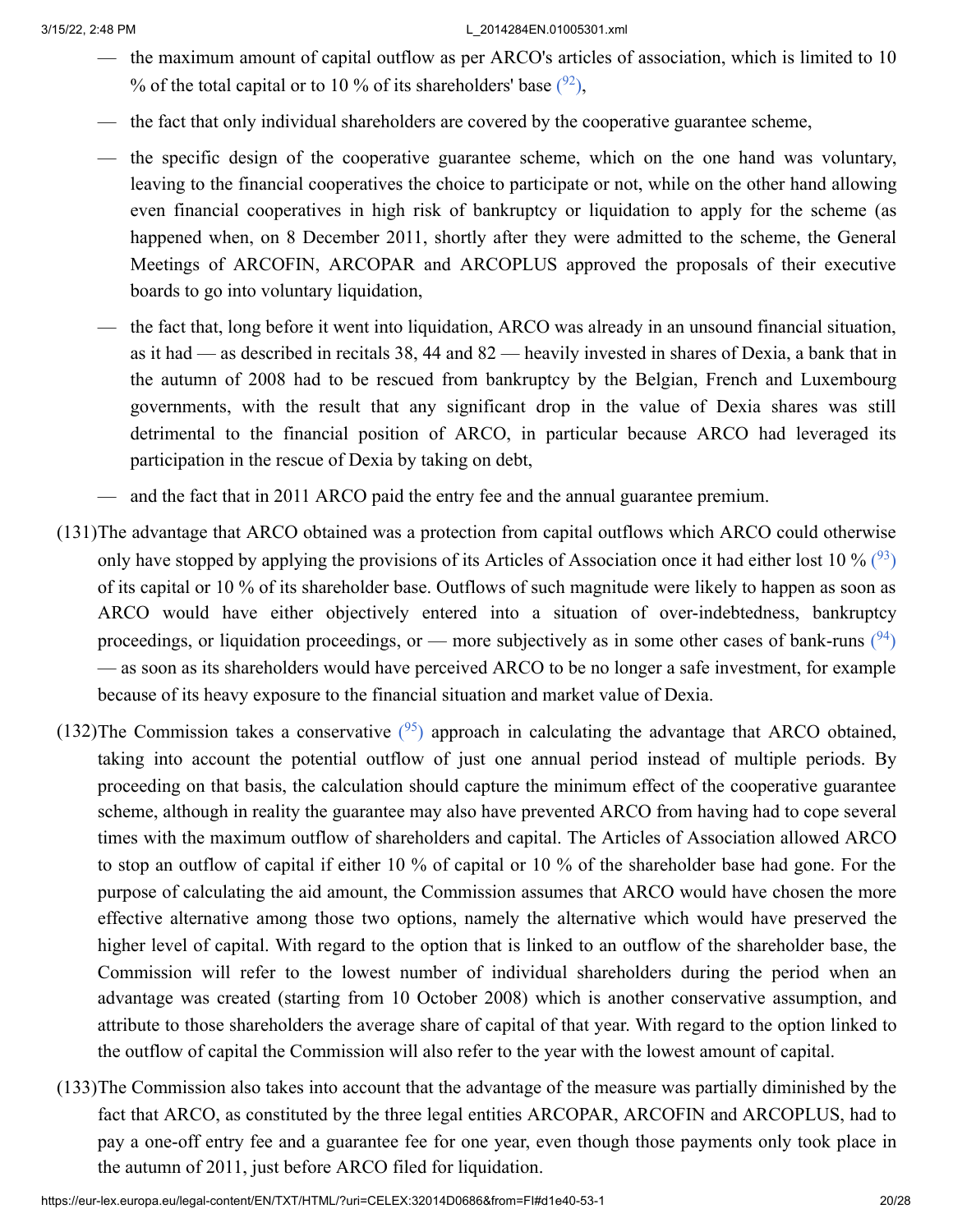- (134)The advantage obtained by the measure is hence the lower amount resulting from the following two calculations: (a) 10 % of the capital of the year with the lowest capital in the period from 10 October 2008 until 8 December 2011 minus the total amount of fees already paid; and (b) 10 % of the lowest number of shareholders in the period of 10 October 2008 until 8 December 2011 multiplied by the average share of capital per shareholder of the same year minus the total amount of fees already paid.
- <span id="page-20-0"></span>(135)In absolute terms, the likelihood of investors withdrawing capital grows over time, making it more difficult to calculate the interest that has to be paid for the advantage received. In order to allow the entirety of the advantage obtained by ARCO to be eliminated while at the same time allowing the Member State to have a workable method by which the recovery interest can be calculated  $(96)$  $(96)$  $(96)$ , the Commission considers that the entirety of the advantage was fully available at least as of 8 December 2011, and requests that the sums to be recovered bear interest from 8 December 2011 until their actual recovery.
- (136)In order to be able to verify the aid calculations, the Commission requests Belgium to provide the Commission with a list of the numbers of shareholders of ARCOPAR, ARCOFIN and ARCOPLUS respectively for the period from 10 October 2008 until 8 December 2011, as registered at the end of each year.
- (137)In their additional comments submitted more than a year and a half after the deadline for submitting comments on the decision to open the procedure, the Belgian authorities did not provide any new information on the substance of the case. They claim that the Commission may not prohibit the payment of guarantees granted to individual shareholders, may not require the State to suspend any payment under the cooperative guarantee scheme and may not recover payments made under that scheme to individual shareholders
- (138)In support of their arguments the Belgian authorities noted that the individual shareholders were not undertakings within the meaning of Article 107(1) of the Treaty and considered that the payment of the guarantee to individual shareholders would have no impact on ARCO or the likelihood of the Belgian State recovering the aid.
- (139)In reply the Commission pointed out that the sums to be recovered under this Decision were indeed aid to ARCO.
- <span id="page-20-1"></span>(140)The Commission further stated that the fact of finding that aid granted by a State was incompatible with the single market under Article 108(2) of the Treaty was sufficient to justify ordering the State to abolish that aid  $(^{97})$  $(^{97})$  $(^{97})$ . The Belgian authorities therefore could not claim that the prohibition on paying a guarantee deemed to be incompatible aid was contrary to Union law.
- (141)They were therefore obliged to comply with the order contained in the decision to open the procedure to suspend implementation of the measure in question, and therefore not make any payment.
- (142)It is therefore also justified that Belgium should continue to abstain from making any payment under the aid measure.

# *Conclusion*

(143)The Commission finds that the cooperative guarantee scheme constitutes State aid in favour of ARCOPAR, ARCOFIN and ARCOPLUS that Belgium has unlawfully implemented in breach of Article 108(3) of the Treaty on the Functioning of the European Union. The Belgian State should withdraw the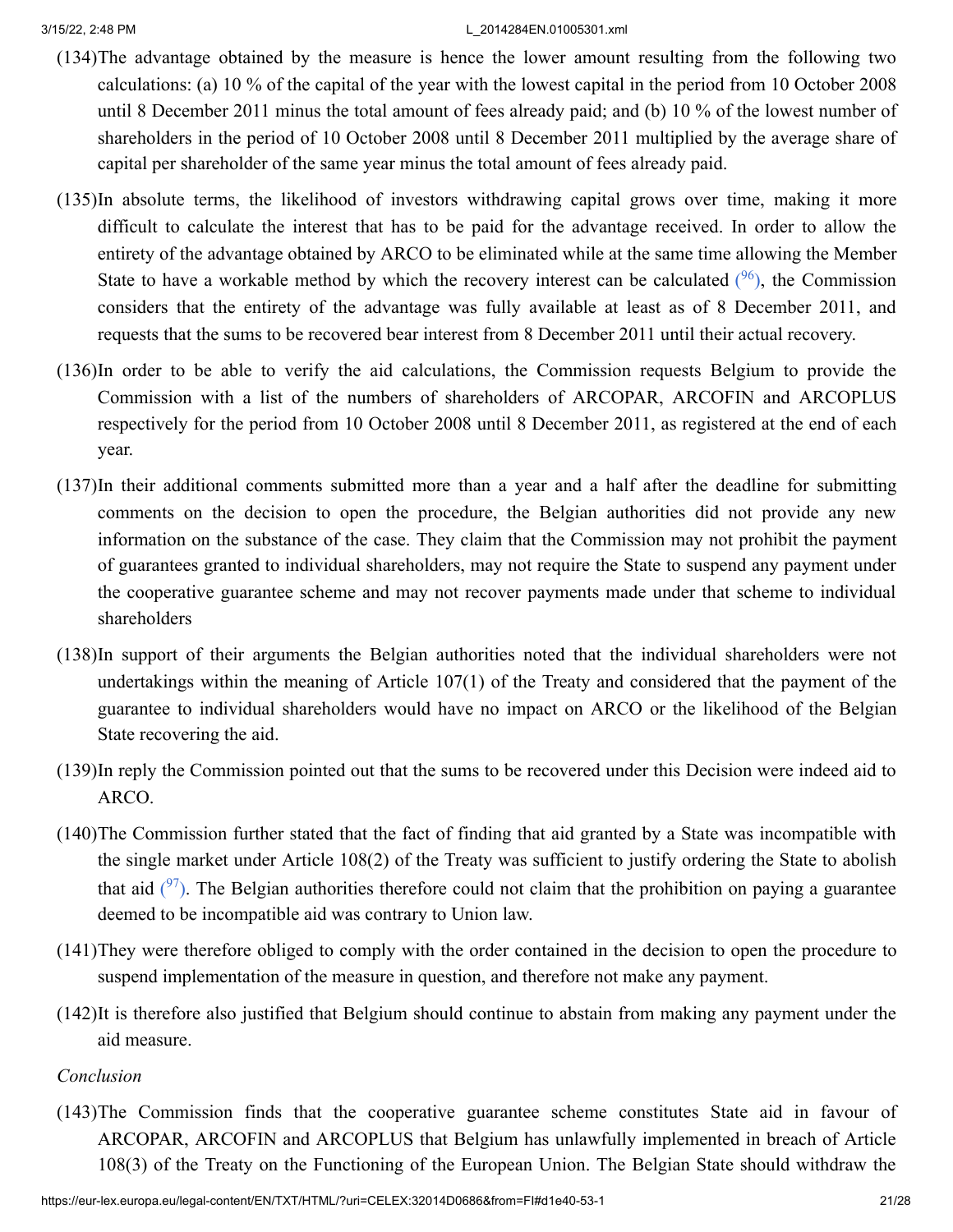legislation underlying the cooperative guarantee scheme (in particular the Law of 14 April 2009 and the Royal Decree of 10 October 2011) and should recover the advantage from ARCOPAR, ARCOFIN and ARCOPLUS,

HAS ADOPTED THIS DECISION:

### *Article 1*

The guarantee scheme unlawfully adopted by Belgium for the financial cooperatives of ARCO, and in particular ARCOFIN, ARCOPLUS and ARCOPAR, in breach of Article 108(3) of the Treaty on the Functioning of the European Union is incompatible with the internal market.

# *Article 2*

1. Belgium shall recover the incompatible aid referred to in Article 1 from the beneficiaries at the lower amount resulting from the following two calculations:

- (a) 10 % of the capital of the year with the lowest capital in the period from 10 October 2008 until 8 December 2011 minus the total amount of fees already paid; or
- (b) 10 % of the lowest number of shareholders in the period from 10 October 2008 until 8 December 2011 multiplied by the average share of capital per shareholder of the same year minus the total amount of fees already paid.
- 2. The sums to be recovered shall bear interest from 8 December 2011 until their actual recovery.

3. The interest shall be calculated on a compound basis in accordance with Chapter V of Commission Regulation (EC) No 794/2004 of 21 April 2004 implementing Council Regulation (EC) No 659/1999 laying down detailed rules for the application of Article 93 of the EC Treaty  $(^{98})$  $(^{98})$  $(^{98})$ .

4. Belgium shall continue to refrain from making any payments under the scheme referred to in Article 1 with effect from the date of notification of this decision.

# <span id="page-21-0"></span>*Article 3*

1. Belgium shall terminate the aid measure referred to in Article 1 as the measure is incompatible with the internal market.

2. Recovery of the aid referred to in Article 1 shall be immediate and effective.

3. Belgium shall ensure that this decision is implemented within four months following the date of notification of this Decision.

### *Article 4*

1. Within two months following notification of this Decision, Belgium shall submit the following information to the Commission:

(a) a detailed description of the measures already taken and planned to ensure compliance with this Decision;

(b) documents demonstrating that the beneficiary has been ordered to repay the aid.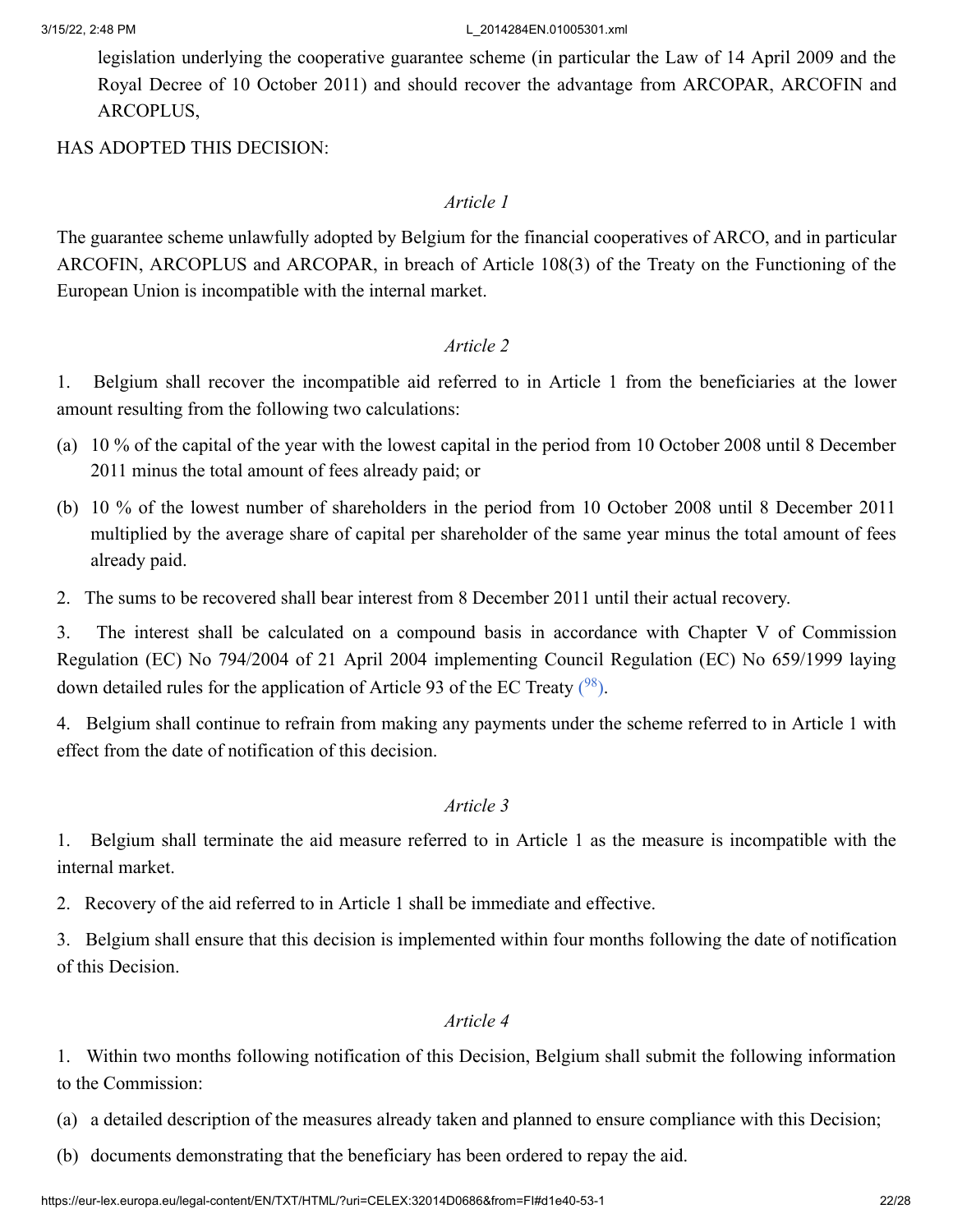2. Belgium shall keep the Commission informed of the progress of the national measures taken to implement this Decision until recovery of the aid referred to in Article 1 has been completed. It shall immediately submit, on simple request by the Commission, information on the measures already taken and planned to comply with this Decision. It shall also provide detailed information concerning the amounts of aid and recovery interest already recovered from the beneficiary.

### *Article 5*

This Decision is addressed to the Kingdom of Belgium.

Done at Brussels, 3 July 2014.

*For the Commission* Joaquín ALMUNIA *Vice-President*

### <span id="page-22-0"></span>[\(](#page-0-0) 1 ) OJ C 213, [19.7.2012,](https://eur-lex.europa.eu/legal-content/EN/AUTO/?uri=OJ:C:2012:213:TOC) p. 64.

<span id="page-22-1"></span> $\binom{2}{1}$  The Belgian Council of State also pointed to the potential State aid character of the measure. See Avis du Conseil d'Etat No 46.131/2 of 4 March 2009.

<span id="page-22-2"></span>[\(](#page-1-0) 3 ) OJ L 83, [27.3.1999,](https://eur-lex.europa.eu/legal-content/EN/AUTO/?uri=OJ:L:1999:083:TOC) p. 1.

<span id="page-22-3"></span> $(4)$  $(4)$  See footnote 1.

<span id="page-22-4"></span> $(5)$  $(5)$  ARCO will be described in more detail in recitals 38 to 44.

<span id="page-22-5"></span> $\binom{6}{ }$ See (http://www.dekamer.be/kvvcr/pdf sections/comm/dexia/N031\_20120125reynders.pdf) — Transcripts Dexia Commission hearing of 25 January 2012 with Minister Reynders, page 7 and 32; Those transcripts read as follows:'… *in 2008 a core group of members* of the government worked together to urge the State to intervene on Ethias and Arco. In view of the prevailing crisis, the government committed itself, on 10 October 2008 and 21 January 2009, to protecting the paid-up capital of individual shareholders in financial cooperatives... by a political decision, at some point I therefore realised that neither the Prime Minister at the time nor I could reach an *agreement with our counterparts* [*pro memoria*: France and Luxembourg were the other Member States concerned in the Dexia-file] *and* with Dexia's management if no decisions were taken on Ethias and Arco at the same time... We therefore made this commitment to individual shareholders in financial cooperatives... Why in three stages and after quite a lot of time? Because we first had to translate this political agreement into a legal instrument'. ('...en 2008, des membres du gouvernement sont intervenus en Conseil restreint afin de demander à l'Etat d'intervenir pour Ethias et pour ARCO. Compte tenu de la situation de crise dans laquelle on était, le gouvernement s'est engagé le 10 octobre 2008 et le 21 janvier 2009 à protéger la part de capital des coopérateurs personnes physiques dans des sociétés coopératives... dans une décision politique, j'ai donc bien compris à un moment donné que je ne pourrais pas — et le premier ministre aussi *à l'époque — boucler l'accord avec nos collègues* [*pro memoria*: France and Luxembourg were the other Member States concerned in the Dexia-file] et avec la direction de Dexia — si en même temps, il n'y avait pas des décisions prises sur Ethias et sur ARCO. ..., Donc, pour les coopérateurs des coopératives, nous avions pris cet engagement .... Alors pourquoi en trois étapes et pourquoi avec pas mal de temps? Parce qu'il a d'abord fallu faire en sorte que cet accord politique puisse se traduire dans un texte'.

<span id="page-22-6"></span> $\binom{7}{1}$  In an article published in the magazine Trends of 15 May 2014, and also available on its website, the minister is quoted as saying 'at the end of September 2008, during the first Dexia crisis, we asked Holding Communal, ARCO and Ethias to participate in a capital increase for which they did not have the money. The people behind ARCO and Ethias needed a guarantee, otherwise they would have withdrawn their savings. That would have bankrupted ARCO. The guarantee has to be seen in the context of the time: ARCO, Ethias and Holding Communal were obliged to participate in raising Dexia's capital because there was no other solution. It was 2008…The federal government — with five political parties — gave a government guarantee. So the ARCO savers did not withdraw their money, thinking "We have to keep on providing support, and if things go wrong there's a safety net".' ('*Eind september 2008, bij de eerste Dexia-crisis, werd aan de* Gemeentelijke Holding, Arco en Ethias gevraagd om deel te nemen aan een kapitaalverhoging waarvoor ze het geld niet hadden. De achterban van onder andere Arco en Ethias had waarborgen nodig, anders zouden ze hun spaargeld weghalen. Dat had het faillissement van Arco betekend. Die waarborg heeft dus veel te maken met de context van dat moment. Arco, Ethias en de Gemeentelijke Holding waren verplicht om mee te gaan in de kapitaalverhoging van Dexia, omdat er geen andere oplossing was. Dat was 2008. [...] Op dat moment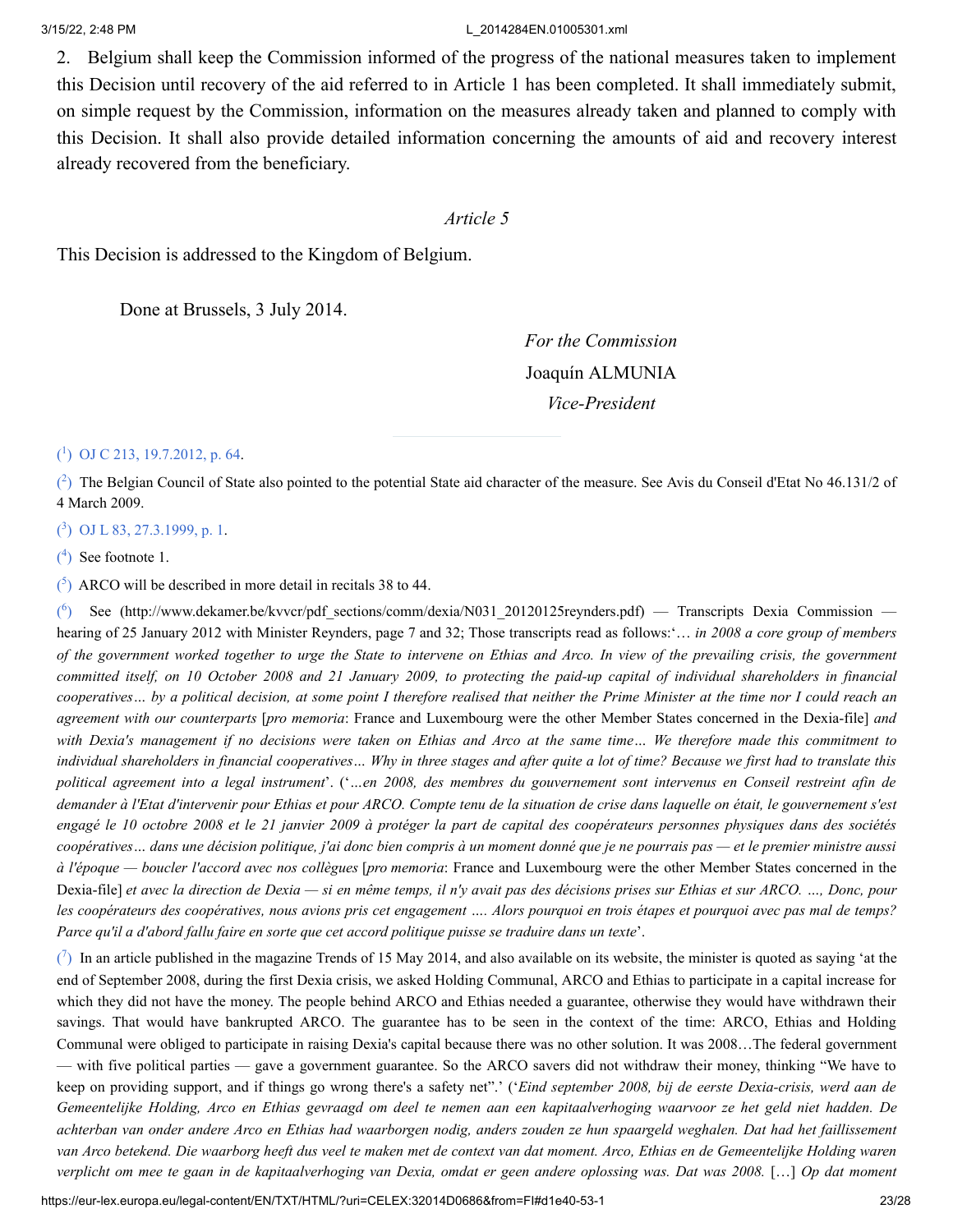kende de federale wetgever — met vijf partijen — een overheidswaarborg toe. Het resultaat was dat de Arcospaarders hun geld lieten staan. *Ze dachten: we moeten blijven steunen, en als het misloopt is er een vangnet*.').

<span id="page-23-0"></span> $\binom{8}{3}$  A 'branch 21' life insurance product is defined in point 21 of Annex I to the Royal Decree on the supervision of insurance companies and relates to those insurance products which are not linked to an investment fund (as opposed to 'branch 23' life insurance products). 'Branch 21' products offer in principle a guaranteed investment return which can be increased by a participation in the investment result of the insurance company.

<span id="page-23-1"></span> $\binom{9}{1}$  The press release contains the following paragraph: 'The government has decided to extend the protection provided by this fund to other institutions in the financial sector (in particular insurance companies and recognised cooperatives) which request such protection for deposit-like products, such as, for example, "branch 21" life insurance products. Certain bodies have already expressed their interest'. ('Le gouvernement a décidé d'étendre la protection donnée par ce fonds à 'autres institutions du secteur financier (notamment des compagnies d'assurances ou des coopératives agrées) qui en feraient la demande pour des produits assimilables à des dépôts bancaires comme par exemple certains produits faisant partie de la branche 21. Certains organismes ont déjà fait part de leur intérêt').

<span id="page-23-2"></span> $(10)$  $(10)$  $(10)$  On 18 December 2008, the previous government resigned and on 30 December 2008 a new government took office.

<span id="page-23-3"></span> $(1)$  In that press release the Belgian government repeated its commitment to put in place a cooperative guarantee scheme: 'The government confirms the commitment made by the previous government to offer a guarantee scheme to shareholders in recognised cooperatives' ('le gouvernment confirme l'engagement pris par le gouvernement précédent d'offrir un régime de garantie aux associés des sociétés coopératives agréées'). The press release also contained technical details on the cooperative guarantee scheme.

<span id="page-23-4"></span> $(12)$  $(12)$  $(12)$  ArgenCo explained in its cooperative share prospectus of 5 October 2010 (page 4): 'cooperative shares do not qualify as debt issued by a credit institution and do not qualify as a deposit either. Consequently, the shares are not covered by any deposit guarantee scheme.' A similar message was conveyed by Lanbokas/Agricaisse on page 6 of its 15 May 2009 prospectus where it stated that purchasers of cooperative shares should take into account the absence of protection from the deposit guarantee scheme.

<span id="page-23-5"></span> $(13)$  $(13)$  $(13)$  Moniteur Belge, 17.10.2008, Ed.2, N.2008 — 3690 [2008/03425].

<span id="page-23-6"></span> $(14)$  $(14)$  $(14)$  Moniteur Belge, 17.11.2008, Ed.2, N.2008 — 4088 [2008/03450].

<span id="page-23-7"></span> $(15)$  $(15)$  $(15)$  The Financial Stability Board concluded that the extension of the deposit guarantee scheme was indispensable for the stability of the Belgian financial system, stating its view that 'the measures put forward are indispensable to maintain the stability of the Belgian financial system and must be brought into effect as quickly as possible'. (Le Comité de Stabilité Financière 'estime que les mesures proposées sont effectivement indispensables afin de préserver la stabilité du système financier belge et doivent pouvoir entrer en vigueur dans les plus brefs délais').

<span id="page-23-8"></span>(<sup>[16](#page-2-6)</sup>) Moniteur Belge, 21.4.2009, Ed.1, N.2009 1426 [2009/03147].

<span id="page-23-9"></span> $(17)$  $(17)$  $(17)$  Moniteur Belge, 12.10.2011, Ed.2, N.2011 2682 [2011/205241].

<span id="page-23-10"></span> $(18)$  $(18)$  $(18)$  After the introduction of the cooperative guarantee scheme, the Law on the organisation of the NBB was adjusted accordingly and Article 36/24 was introduced (http://www.nbb.be/doc/ts/Enterprise/juridisch/F/loi\_organique.pdf).

<span id="page-23-11"></span><sup>([19](#page-2-9)</sup>) The current circumstances appear to correspond to these conditions, since the sovereign debt crisis, the ongoing disruption in the financial markets and the dysfunctionality of the interbank markets put our economy at the risk of a serious systemic crisis. A State guarantee covering individual shares in certain recognised cooperatives would accordingly make it possible to limit the effects of such a crisis.' ('Les circonstances actuelles nous semblent répondre à ces conditions, en ce que la crise des dettes souveraines, les perturbations actuelles sur les marches financiers et le dysfonctionnement des marchés interbancaires font peser sur notre économie un risque grave de cette crise systémique. A cet effet, une garantie d'Etat couvrant les parts des coopérateurs de certaines sociétés coopératives agréées permettrait de limiter les effets de cette crise.').

<span id="page-23-12"></span> $(20)$  $(20)$  $(20)$  'The official reasoning for this measure is based on an analogy between individual shares in certain recognised cooperatives and bank deposits. Since this opinion is limited to the draft Royal Decree, there is no reason to examine here the said analogy.' ('Le législateur justifie cette disposition sur la base d'une assimilation des parts de coopérateurs de certaines sociétés coopératives à des dépôts bancaires. Le présent avis étant limité à l'avant-projet d'Arrêté royal, il n'examine pas l'assimilation pratiquée par le législateur.').

<span id="page-23-13"></span> $\binom{21}{1}$  $\binom{21}{1}$  $\binom{21}{1}$  'At first sight, we believe that convincing the Commission that the measure that the draft Royal Decree seeks to implement is open to all comparable market players in the market and therefore falls outside of the scope of the State aid rules will be no easy matter.' ('Prima facie, il ne nous semble pas évident de convaincre à coup sûr la Commission de ce que la mesure que l'avant-projet d'Arrêté royal vise à exécuter s'adresse bien à tous les acteurs comparables du marché et ne relève donc pas du champ d'application des règles sur les Aides d'Etat.').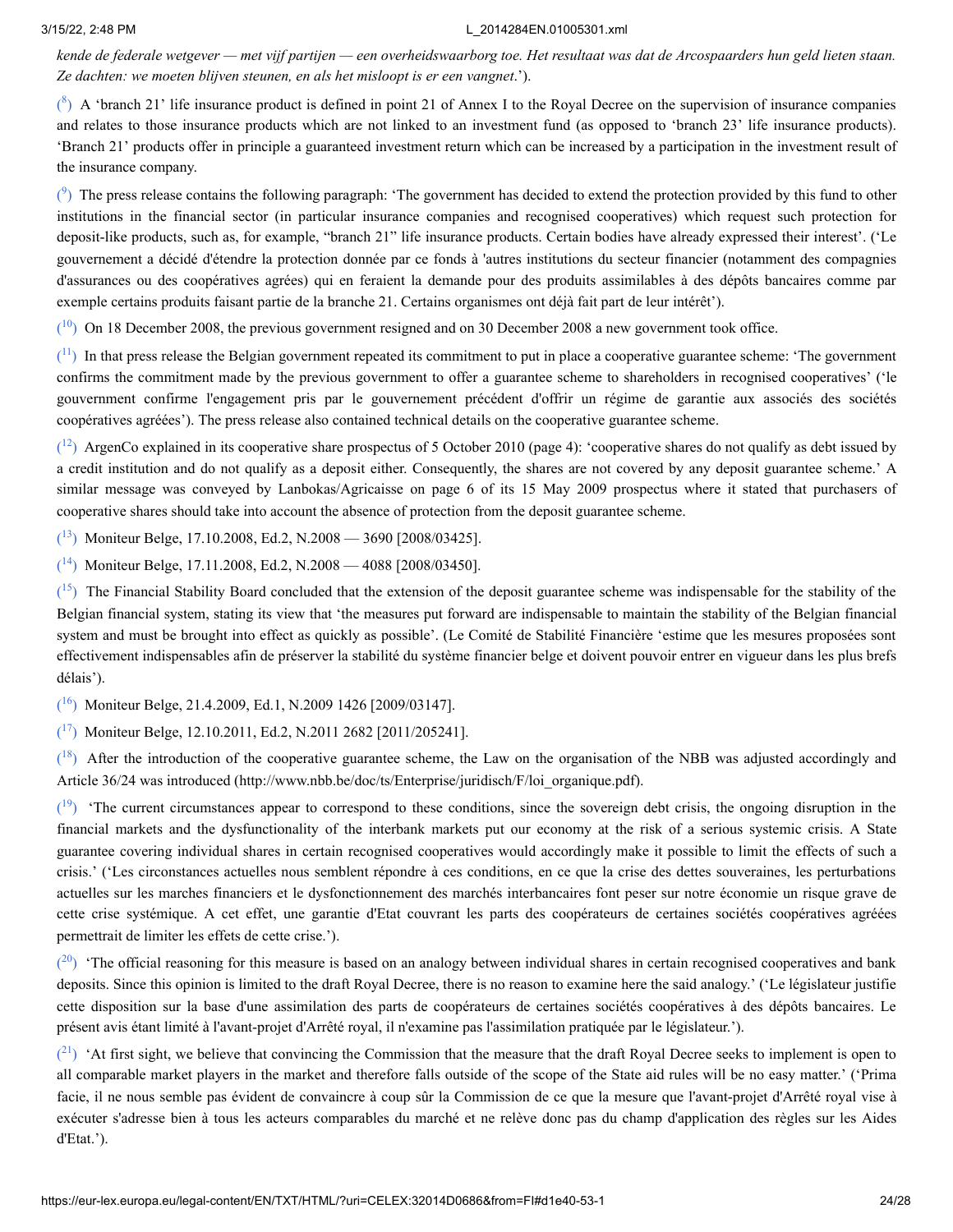<span id="page-24-0"></span> $(2^2)$  'The non-mandatory character of the scheme could give rise to "adverse selection" problems, in that the only cooperative societies actually contributing to the Special Protection Fund may be those with significant exposure to the risk of losses.' ('Ce caractère facultatif donne lieu à un risque de sélection adverse par lequel seules les sociétés coopératives fortement exposées à des risques de perte contribueraient effectivement au Fonds Spécial de Protection.').

<span id="page-24-1"></span> $(2^3)$  Moniteur Belge, 18.11.2011 Ed.2, N.2011 2974 [2011/03368].

<span id="page-24-2"></span> $(24)$  $(24)$  $(24)$  ARCOPAR paid in total EUR 1 794 102, ARCOFIN EUR 193 391 and ARCOPLUS EUR 63 265.

### <span id="page-24-3"></span> $(2^5)$  OJ L 135, [31.5.1994,](https://eur-lex.europa.eu/legal-content/EN/AUTO/?uri=OJ:L:1994:135:TOC) p. 5.

<span id="page-24-4"></span> $(26)$  $(26)$  $(26)$  Article 1(4) of the DGS Directive defines a 'credit institution' as 'an undertaking the business of which is to receive deposits or other repayable funds from the public and to grant credits for its own accounts.'.

<span id="page-24-5"></span> $(27)$  $(27)$  $(27)$  Article 1(1) of the DGS Directive defines a 'deposit' as 'any credit balance which results from funds left in an account or from temporary situations deriving from normal banking transactions and which a credit institution must repay under the legal and contractual conditions applicable, and any debt evidenced by a certificate issued by a credit institution'.

<span id="page-24-6"></span> $(28)$  $(28)$  $(28)$  The deposit tranche between EUR 50 000 and EUR 100 000 and the coverage — up to EUR 100 000 — of branch 21 life insurance products and individual shares of financial cooperatives.

<span id="page-24-7"></span>(<sup>[29](#page-3-3)</sup>) http://www.consilium.europa.eu/ueDocs/cms\_Data/docs/pressData/en/ecofin/103250.pdf

<span id="page-24-8"></span> $(30)$  $(30)$  $(30)$  Article 2 of the DGS Directive reads as follows: 'The following shall be excluded from any repayment by guarantee schemes: ...

— all instruments which would fall within the definition of "own funds" in Article <sup>2</sup> of Council Directive 89/299/EEC of <sup>17</sup> April <sup>1989</sup> on the own funds of credit institutions'.

<span id="page-24-9"></span> $(31)$  $(31)$  $(31)$  OJ L 68, [13.3.2009,](https://eur-lex.europa.eu/legal-content/EN/AUTO/?uri=OJ:L:2009:068:TOC) p. 3.

<span id="page-24-10"></span> $(32)$  $(32)$  $(32)$  OJ L 84, [26.3.1997,](https://eur-lex.europa.eu/legal-content/EN/AUTO/?uri=OJ:L:1997:084:TOC) p. 22.

<span id="page-24-11"></span> $(33)$  $(33)$  $(33)$  Moniteur Belge, 6.8.1999, Ed 2, N.99-2630 [99/09646].

<span id="page-24-12"></span> $\binom{34}{ }$  $\binom{34}{ }$  $\binom{34}{ }$ 

) http://www.ejustice.just.fgov.be/cgi\_loi/loi\_a.pl?

language=nl&caller=list&cn=1962010830&la=n&fromtab=wet&sql=dt='koninklijk%20besluit'&tri=dd+as+rank&rech=1&numero=1.

<span id="page-24-13"></span> $(35)$  $(35)$  $(35)$  The National Council of Cooperatives — set up by the Law of 20 July 1955 — plays an important role in the recognition process of recognised cooperatives.

<span id="page-24-14"></span> $(36)$  $(36)$  $(36)$  The same article of the Tax Code lists other financial products whose income is also partly or in full exempted from withholding taxes.

<span id="page-24-15"></span><sup>([37](#page-5-0)</sup>) Source: 'Entreprendre avec du capital coopératif: Le Groupe ARCO 1935-2005'; Maarten Van Dijck, Kadoc, Lannoo, pages 176-177.

<span id="page-24-16"></span> $(38)$  $(38)$  $(38)$  It should be noted that ARCOFIN immediately after the Dexia transaction in 2001 temporarily gave up its status of recognised cooperative. In 'Entreprendre avec du capital coopératif' that period is described in the following manner (own translation): 'ARCO changed a few months after the Dexia transaction the Articles of Association of its cooperative entities to allow those shareholders, who were already shareholders before the Dexia transaction, to participate in the improved profit prospects for Dexia Group and the ARCO entities. The new Articles of Association provided that the minimum pay-out ratio and maximum pay-out ratio to shareholders would from then on amount to 80 % and 90 % of the ordinary annual profit. As a result, the ARCOFIN dividend in March could be increased from 6 % net to 8 % gross. Because that increase resulted in a breach of the foreseen maximum dividend (6 %) for recognised cooperatives, ARCOFIN lost its status as a recognised cooperative for the National Council for Cooperatives. This implied that the withholding tax exemption was no longer applicable. After withholding tax, the majority of cooperative shareholders still earned a net dividend of 6,8 %. In March 2005, the gross dividend was increased to 8,5 %.'.

<span id="page-24-17"></span>(<sup>[39](#page-5-2)</sup>) http://www.groeparco.be/website/groeparco/assets/files/arcopar/ARCOPAR\_20100629\_FR.pdf

<span id="page-24-18"></span> $(40)$  $(40)$  $(40)$  The Articles of Association specify that '... such withdrawals may be refused if, as a result of the withdrawal, more than one tenth of the shareholders or more than one tenth of the paid up capital were to be removed in the course of a single financial year…' ('…cette démission peut être refusée si à la suite de la démission, plus d'1/10 des actionnaires ou plus d'1/10 du capital placé devrait disparaître au cours du même exercice…').

<span id="page-24-19"></span> $(4)$  They are shares which predate the Dexia merger.

<span id="page-24-20"></span> $(42)$  $(42)$  $(42)$  ARCO explains on its website (http://www.groeparco.be/faq/be-fr/150/detail/item/789/) that the bonus reserve was introduced in 2004 in the company's Articles of Association. Insofar as the results of ARCOPAR allowed, the entity could add until 2010 an amount to the bonus reserve. Cooperative shareholders which were already shareholders before 3 July 2001 (i.e. the holders of A, B and C shares) are entitled to a proportional part of the bonus reserve. That bonus reserve comes on top of the capital value of their shares. Example: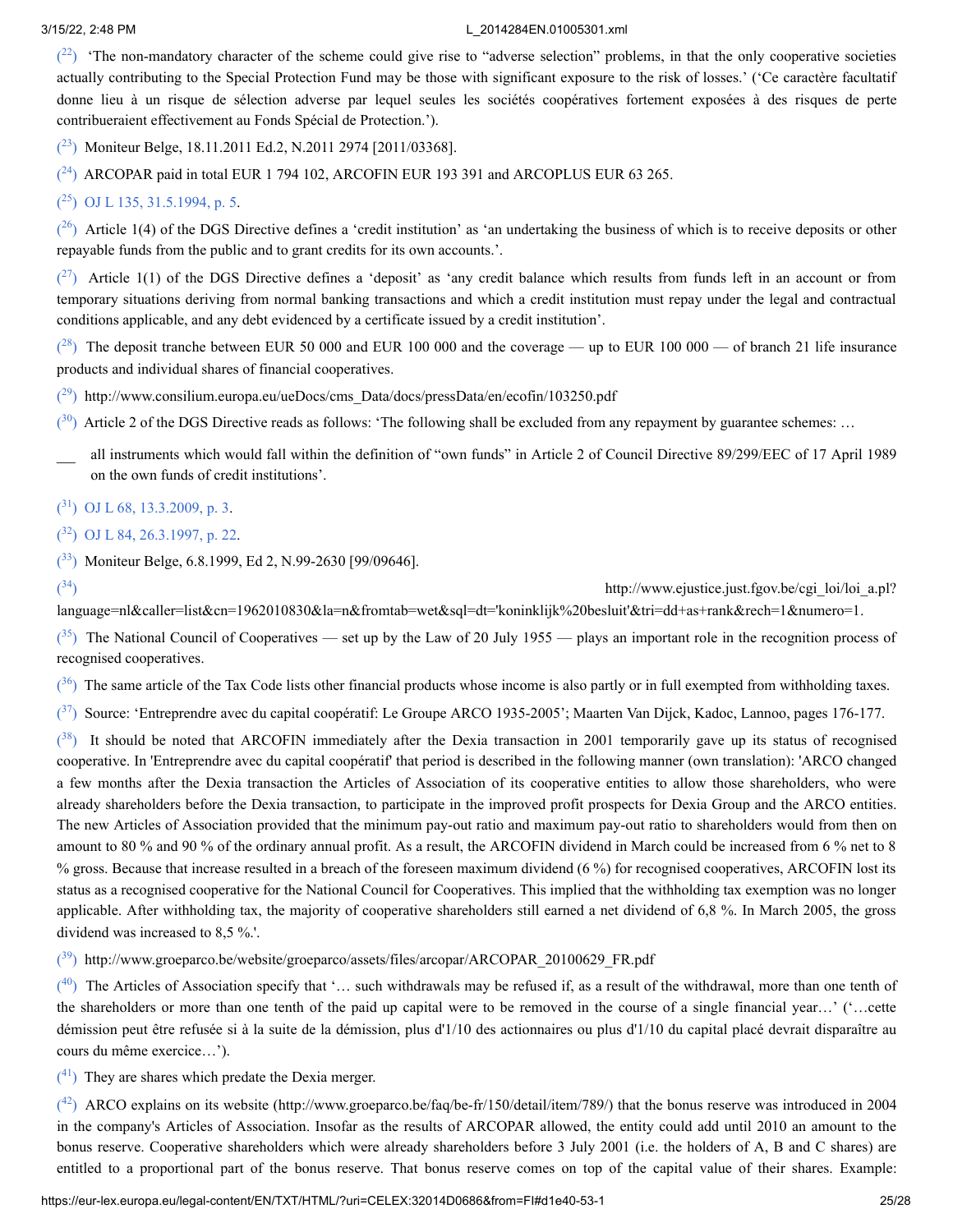Shareholder X exits with a capital value of EUR 100 and the total capital amount of shares A, B and C amounts to EUR 10 000. As a result, shareholder X owns 1/100 of the total capital of the company. The total bonus reserve amounts to EUR 500. Applying the ratio 1/100 leads to an amount of EUR 5. Shareholder X will receive at the time of his exit EUR 100 capital + EUR 5 from the bonus reserve.

<span id="page-25-0"></span><sup>([43](#page-6-3)</sup>) Article 35 of the Articles of Association of ARCOPAR lays down that: 'Unless the General Meeting decides otherwise, all the company's assets are to be liquidated. In the event that not all shares are paid up to the same extent, the liquidators shall either request additional payments be made or make prior payments in order to ensure uniformity. After the payment of debt and social costs, all residual monies shall be used to repay the capital paid in on the shares. In any event, the proceeds of the liquidation shall be used in accordance with the company's objects' ('Sauf si l'Assemblée générale en décide autrement, tous les actifs de la société sont réalisés. Au cas où les parts ne sont pas toutes libérées dans la même mesure, les liquidateurs restaurent l'équilibre, soit en demandant des versements supplémentaires, soit en effectuant des paiement préalables. Après paiement des dettes et des charges sociales, le solde servira d'abord au remboursement des sommes libérées sur les parts. En tout cas, le solde éventuel de la liquidation doit être affecté en tenant compte des objectifs de la société').

<span id="page-25-1"></span><sup>([44](#page-6-4)</sup>) ARCOPAR's debt ratio (i.e. debt/total liabilities) amounted to 19,1 % (31 March 2011), while the debt ratios of ARCOPLUS and ARCOFIN amounted to 6,5 % (31 March 2011) and 25,9 % (31 December 2010) respectively.

<span id="page-25-2"></span> $(45)$  $(45)$  $(45)$  Communication from the Commission — The application of State aid rules to measures taken in relation to financial institutions in the context of the current global financial crisis (OJ C 270, [25.10.2008,](https://eur-lex.europa.eu/legal-content/EN/AUTO/?uri=OJ:C:2008:270:TOC) p. 8).

<span id="page-25-3"></span>( $^{46}$  $^{46}$  $^{46}$ ) Commission Decision in case N256/09 Restructuring aid Ethias (OJ C 252, [18.9.2010,](https://eur-lex.europa.eu/legal-content/EN/AUTO/?uri=OJ:C:2010:252:TOC) p. 5). Recital 99 of that Decision reads as follows: 'The Commission notes that although the extension of the scheme has benefited Ethias, the scheme is available to all market participants on equal terms. In view of the above, the Commission considers that the advantage conferred by the measure is not selective and therefore does not constitute State aid in the meaning of Article 107(1) TFEU'.

<span id="page-25-4"></span> $(47)$  $(47)$  $(47)$  See recital 26 and footnote 36.

<span id="page-25-5"></span> $(48)$  $(48)$  $(48)$  See recital 23.

<span id="page-25-6"></span> $(49)$  $(49)$  $(49)$  Case N428/09: Restructuring of Lloyds Banking Group (OJ C 46, [24.2.2010,](https://eur-lex.europa.eu/legal-content/EN/AUTO/?uri=OJ:C:2010:046:TOC) p. 2), recital 124.

<span id="page-25-7"></span>( [50](#page-9-2) ) See Joined Cases C-78/08 to C-80/08 *Paint Graphos and others* [2011] ECR I-7611, paragraph 61.

<span id="page-25-8"></span> $\binom{51}{1}$  $\binom{51}{1}$  $\binom{51}{1}$  The Belgian State refers for instance to the Irish Deposit Guarantee Scheme, which also covers deposits beyond the EUR 100 000 threshold, to the Danish Guarantee Fund for Depositors and Investors, which according to the Belgian State fully covers pensions accounts, lawyers' clients' accounts and deposits of the purchase price for real property up to nine months after the deposit has been made, and to the Cypriot Cooperative Societies' Supervision and Development Authority, which — according to the Belgian State — protects permanent deposits for the members of the Cooperative Savings Societies.

<span id="page-25-9"></span> $(52)$  $(52)$  $(52)$  The Belgian State explained that ARCO has 800 000 individual shareholders, Cera over 400 000, Lanbokas/Agricaisse 150 000 and ArgenCo almost 70 000.

<span id="page-25-10"></span> $(53)$  $(53)$  $(53)$  See also recital 11.

<span id="page-25-11"></span> $(54)$  $(54)$  $(54)$  See also recital 13.

<span id="page-25-12"></span> $(55)$  $(55)$  $(55)$  See in particular the account given by the then Minister of Finance to the Dexia Commission described in recital 8 and footnote 6. See also the current Finance Minister's statements published in the magazine Trends and quoted in footnote 7.

<span id="page-25-13"></span> $(56)$  $(56)$  $(56)$  As was also confirmed by the account given by the then Minister of Finance to the Dexia Commission described in recital 8 and in footnote 6.

<span id="page-25-14"></span><sup>([57](#page-12-1)</sup>) '*En même temps*' in the declarations of the then Minister of Finance to the Dexia Commission quoted in footnote 6.

<span id="page-25-15"></span>( [58](#page-12-2) ) See Joined Cases C-399/10 P and C-401/10 P *Bouygues SA and Bouygues Télécom SA* v *European Commission and Others* [2013] ECR I-0000.

<span id="page-25-16"></span> $(59)$  $(59)$  $(59)$  See for instance recital 48 of Commission Decision of 30 March 2010 in case NN11/10 on Capital support measures in relation to Irish Nationwide Building Society (OJ C 60, [25.2.2011,](https://eur-lex.europa.eu/legal-content/EN/AUTO/?uri=OJ:C:2011:060:TOC) p. 6), '*The Commission furthermore observes that the aid was ef ectively granted on* 22 December 2009 on the basis of the indication by the Minister for Finance of his intention to recapitalise INBS'; recital 41 of Commission Decision of 10 August 2010 in case NN 35/10 on Third recapitalisation in favour of Anglo Irish Bank (OJ C 290, 27.10.2010, p. 4): 'The Commission furthermore observes that the [recapitalisation](https://eur-lex.europa.eu/legal-content/EN/AUTO/?uri=OJ:C:2010:290:TOC) was effectively granted on 30 June 2010, on the basis of the *indication by the Minister for Finance to recapitalise Anglo*', recitals 49 and 50 of the Commission Decision of 27 July 2012 in case SA.34824 on HFSF Recapitalisation commitment to National Bank of Greece (OJ C 359, [21.11.2012,](https://eur-lex.europa.eu/legal-content/EN/AUTO/?uri=OJ:C:2012:359:TOC) p. 18) '*The bridge recapitalisation* finalised on 28 May 2012 is the implementation of the obligation undertaken in the commitment letter and thus a continuation of the same *aid*'.Similar reasoning was also made in other Greek bank cases, HFSF [Recapitalisation](https://eur-lex.europa.eu/legal-content/EN/AUTO/?uri=OJ:C:2012:357:TOC) commitment to Alpha Bank SA.34823 (OJ C 357,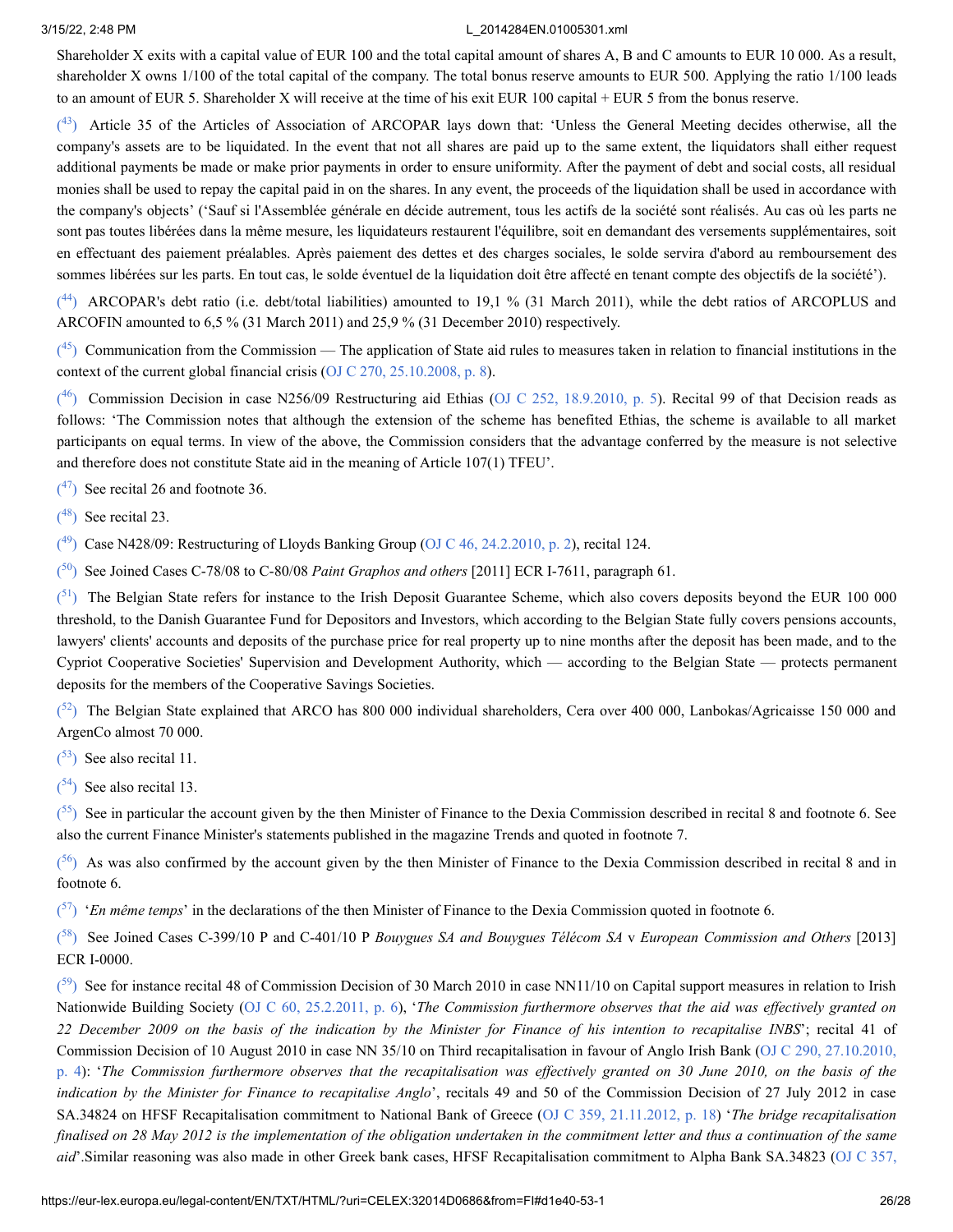20.11.2012, p. 36); HFSF [Recapitalisation](https://eur-lex.europa.eu/legal-content/EN/AUTO/?uri=OJ:C:2012:357:TOC) commitment to Eurobank SA.34825 (OJ C 359, [21.11.2012,](https://eur-lex.europa.eu/legal-content/EN/AUTO/?uri=OJ:C:2012:359:TOC) p. 31), and HFSF Recapitalisation commitment to Piraeus Bank SA.34826 (OJ C 359, [21.11.2012,](https://eur-lex.europa.eu/legal-content/EN/AUTO/?uri=OJ:C:2012:359:TOC) p. 43).

<span id="page-26-0"></span> $(60)$  $(60)$  $(60)$  See footnote 7.

<span id="page-26-1"></span> $(61)$  $(61)$  $(61)$  As described in recitals 56 and 63.

<span id="page-26-2"></span>( [62](#page-13-1) ) See Case C-262/12 *Vent de Colère* [2013] ECR I-0000, paragraph 21, and Case T-358/94 *Air France* v *Commission* [1996] ECR II-2109, paragraphs 63 to 69.

<span id="page-26-3"></span>( [63](#page-13-2) ) See Case C-279/08 P *Commission* v *Netherlands* [2011] ECR I-7671, paragraph 111.

<span id="page-26-4"></span><sup>([64](#page-14-0)</sup>) See, in that regard, Case C-460/07 *Puffer* [2009] ECR I-3251, paragraphs 69 to 71, and Case T-351/02 *Deutsche Bahn* v *Commission* [2006] ECR II-1047, paragraphs 99 to 104.

<span id="page-26-5"></span>( [65](#page-14-1) ) Case C-156/98 *Germany* v *Commission* [2000] ECR I-6857, paragraphs 26 and 27; and Case C-382/99 *Netherlands* v *Commission* [2002] ECR I-5163, paragraphs 38 and 60 to 66. See also Case T-445/05 *Associazione italiana del risparmio gestito and Fineco Asset Management* v *Commission* [2009] ECR II-289, paragraph 131.

<span id="page-26-6"></span> $(66)$  $(66)$  $(66)$  See also the current Belgian Finance Minister's statements published in the magazine Trends and quoted in footnote 7.

<span id="page-26-7"></span> $(67)$  $(67)$  $(67)$  See footnote 39.

<span id="page-26-8"></span> $(68)$  $(68)$  $(68)$  See recital 44.

<span id="page-26-9"></span> $(69)$  $(69)$  $(69)$  Additionally, ARCO derived an advantage from the measure inasmuch as it could have used the cooperative guarantee scheme to attract new capital, even though the Commission acknowledges that ARCO since 10 October 2008 has not made use of that possibility. By contrast, while other financial cooperatives like ArgenCo and Lanbokas/Agricaisse did raise new capital, they explicitly distanced themselves from the cooperative guarantee scheme as described in footnote 12.

<span id="page-26-10"></span> $(70)$  $(70)$  $(70)$  See recital 60, describing what the Belgian State considers to be the key characteristics of individual shares of financial cooperatives.

<span id="page-26-11"></span> $\binom{71}{1}$  $\binom{71}{1}$  $\binom{71}{1}$  Recital 44 in particular shows that ARCO shareholders own a leveraged investment in assets, which are characterised by a high singlename risk (i.e. Dexia).

<span id="page-26-12"></span> $(72)$  $(72)$  $(72)$  See paragraphs 48 to 76 of the judgment.

<span id="page-26-13"></span> $(73)$  $(73)$  $(73)$  Paragraphs 67 to 73 of the judgment.

<span id="page-26-14"></span> $(74)$  $(74)$  $(74)$  Paragraph 74 of the judgment.

<span id="page-26-15"></span> $(75)$  $(75)$  $(75)$  Paragraphs 75 to 76 of the judgment.

<span id="page-26-16"></span> $(76)$  $(76)$  $(76)$  See recital 26.

<span id="page-26-17"></span> $(7)$  See the summary in recital 44 of the risk factors described in relation to the prospectus for ARCOPAR shares issued in the summer of 2008.

<span id="page-26-18"></span>( [78](#page-15-2) ) As the analysis in recital 107 suffices to show that the cooperative guarantee scheme does not meet the criteria described in *Paint Graphos*, the Commission does not have to pronounce in this Decision on the question as to whether there are appropriate control and monitoring procedures in place to prevent economic entities from choosing and changing their particular legal form for the sole purpose of taking advantage of certain benefits for that kind of undertaking (part (ii) of the *Paint Graphos* analysis).

<span id="page-26-19"></span>( [79](#page-15-3) ) See, for a similar analysis, the findings of the Court in Case C-156/98 *Germany* v *Commission* [2000] ECR I-6857 at paragraphs 29 to 31.

<span id="page-26-20"></span>( [80](#page-16-0) ) See Case C-197/11 *Libert and others* [2013] ECR I-0000, paragraphs 76 to 79.

<span id="page-26-21"></span>( [81](#page-16-1) ) See Joined Cases T-132/96 and T-143/96 *Freistaat Sachsen, Volkswagen AG and Volkswagen Sachen GmbH* v *Commission* [1999] ECR II-3663, paragraph 167.

<span id="page-26-22"></span> $(82)$  $(82)$  $(82)$  At the same time, point (11) of the 2008 Banking Communication added that the use of Article 107(3)(b) of the Treaty should not be generalised beyond the financial sector at that time.

<span id="page-26-23"></span> $(83)$  $(83)$  $(83)$  OJ C 83, [7.4.2009,](https://eur-lex.europa.eu/legal-content/EN/AUTO/?uri=OJ:C:2009:083:TOC) p. 1.

<span id="page-26-24"></span> $(84)$  $(84)$  $(84)$  Activities of financial institutions are for instance those listed in Annex I of the Directive 2006/48/EC of the European Parliament and of the Council (OJ L 177, [30.6.2006,](https://eur-lex.europa.eu/legal-content/EN/AUTO/?uri=OJ:L:2006:177:TOC) p. 1).

<span id="page-26-25"></span>( [85](#page-17-3) ) See Case 730/79 *Philip Morris* [1980] ECR 2671.

<span id="page-26-26"></span> $(86)$  $(86)$  $(86)$  See recital 41.